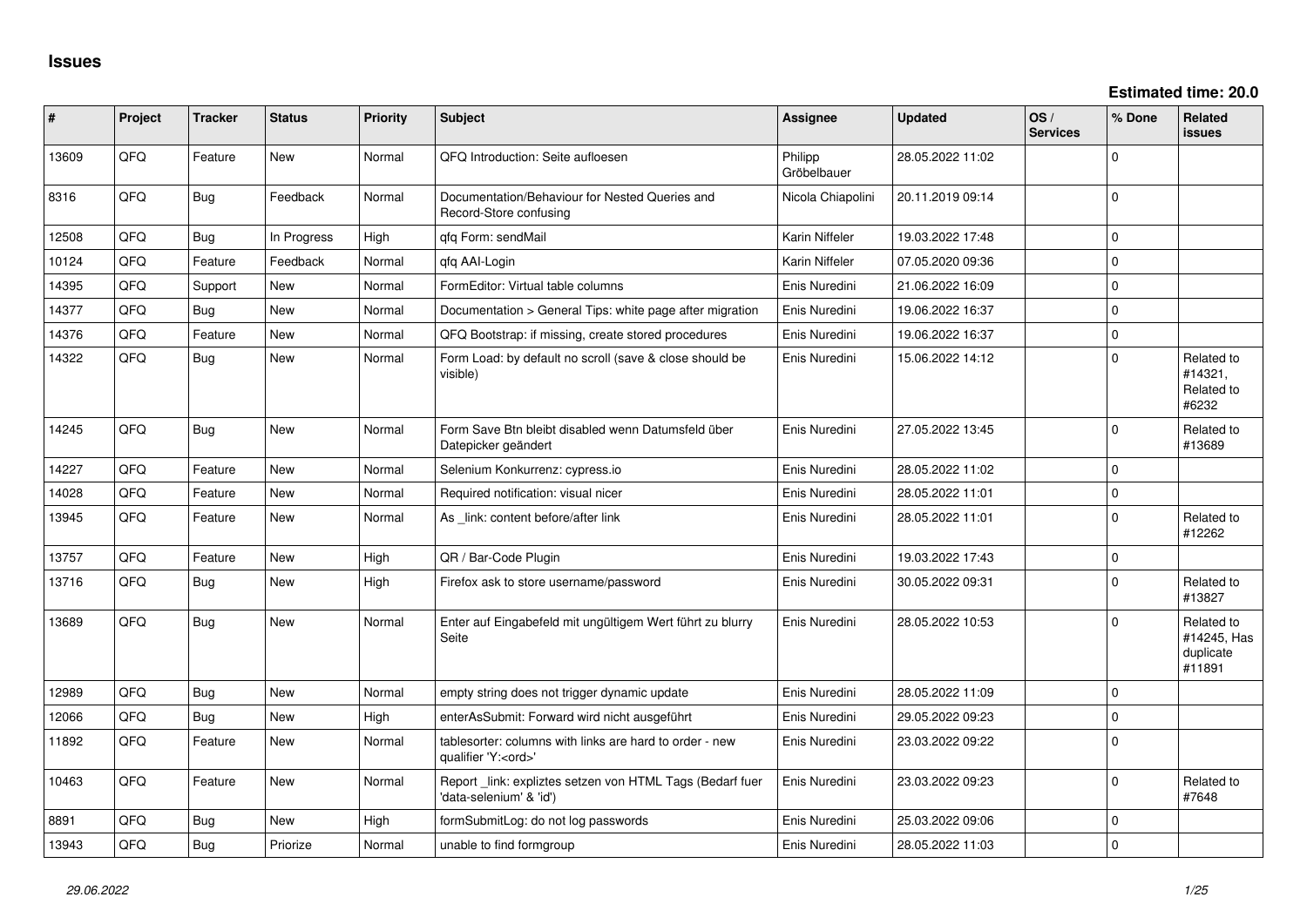| $\sharp$ | Project | <b>Tracker</b> | <b>Status</b>     | Priority | <b>Subject</b>                                                                       | <b>Assignee</b> | <b>Updated</b>   | OS/<br><b>Services</b> | % Done      | Related<br>issues                                                                                                                                                     |
|----------|---------|----------------|-------------------|----------|--------------------------------------------------------------------------------------|-----------------|------------------|------------------------|-------------|-----------------------------------------------------------------------------------------------------------------------------------------------------------------------|
| 13900    | QFQ     | Feature        | Priorize          | Normal   | Selenium: Check das Cookie/PDF funktioniert                                          | Enis Nuredini   | 25.03.2022 12:45 |                        | $\mathbf 0$ |                                                                                                                                                                       |
| 10569    | QFQ     | Feature        | Priorize          | Normal   | link _blank more safe                                                                | Enis Nuredini   | 25.03.2022 12:44 |                        | 0           |                                                                                                                                                                       |
| 14320    | QFQ     | Feature        | ToDo              | Normal   | Allow specific HTML Tags and Attributes: general, TinyMCE                            | Enis Nuredini   | 17.06.2022 10:44 |                        | $\mathbf 0$ | Related to<br>#12664,<br>Related to<br>#12039,<br>Related to<br>#11702,<br>Related to<br>#7239,<br>Related to<br>#3708,<br>Related to<br>#3646,<br>Related to<br>#880 |
| 14303    | QFQ     | <b>Bug</b>     | ToDo              | Normal   | datetime broken with picker                                                          | Enis Nuredini   | 17.06.2022 09:02 |                        | $\Omega$    | Related to<br>#12630                                                                                                                                                  |
| 13899    | QFQ     | <b>Bug</b>     | ToDo              | Normal   | Selenium: zum laufen bringen                                                         | Enis Nuredini   | 25.03.2022 10:24 |                        | 0           |                                                                                                                                                                       |
| 12262    | QFQ     | Feature        | ToDo              | Normal   | Form buttons on top: more customable                                                 | Enis Nuredini   | 17.06.2022 10:44 |                        | $\Omega$    | Related to<br>#13945, Has<br>duplicate<br>#4046, Has<br>duplicate<br>#10080                                                                                           |
| 12630    | QFQ     | Feature        | In Progress       | Normal   | Input: date[time]: min / max values                                                  | Enis Nuredini   | 20.06.2022 18:31 |                        | $\Omega$    | Related to<br>#10096,<br>Related to<br>#14302,<br>Related to<br>#14303                                                                                                |
| 13767    | QFQ     | <b>Bug</b>     | Feedback          | Normal   | date/time-picker: required shows up/down button orange                               | Enis Nuredini   | 16.05.2022 23:16 |                        | $\Omega$    |                                                                                                                                                                       |
| 13572    | QFQ     | Feature        | Feedback          | Normal   | Form Load: misleading error message on trying to load non<br>existent primary record | Enis Nuredini   | 16.05.2022 23:16 |                        | 100         |                                                                                                                                                                       |
| 11630    | QFQ     | Bug            | Feedback          | High     | Bitte check ob CALL() in 20.11.0 noch so funktioniert wie in<br>20.4.1               | Enis Nuredini   | 28.05.2022 13:45 |                        | $\mathbf 0$ | Related to<br>#11325                                                                                                                                                  |
| 10782    | QFQ     | Feature        | Feedback          | Normal   | Tiny MCE: Image Upload                                                               | Enis Nuredini   | 16.05.2022 23:16 |                        | $\pmb{0}$   | Related to<br>#12452                                                                                                                                                  |
| 9052     | QFQ     | Feature        | Feedback          | High     | Report: CodeMirror with SQL Syntax Highlight in FE                                   | Enis Nuredini   | 08.06.2022 10:25 |                        | 0           |                                                                                                                                                                       |
| 13608    | QFQ     | Feature        | Some day<br>maybe | Normal   | Automatic Browser Language Redirect                                                  | Enis Nuredini   | 17.06.2022 08:35 |                        | 0           |                                                                                                                                                                       |
| 3613     | QFQ     | <b>Bug</b>     | Some day<br>maybe | Normal   | note /note unchecked -> note div (col-md) wird weiterhin<br>gerendert                | Elias Villiger  | 01.02.2020 23:19 |                        | 100         |                                                                                                                                                                       |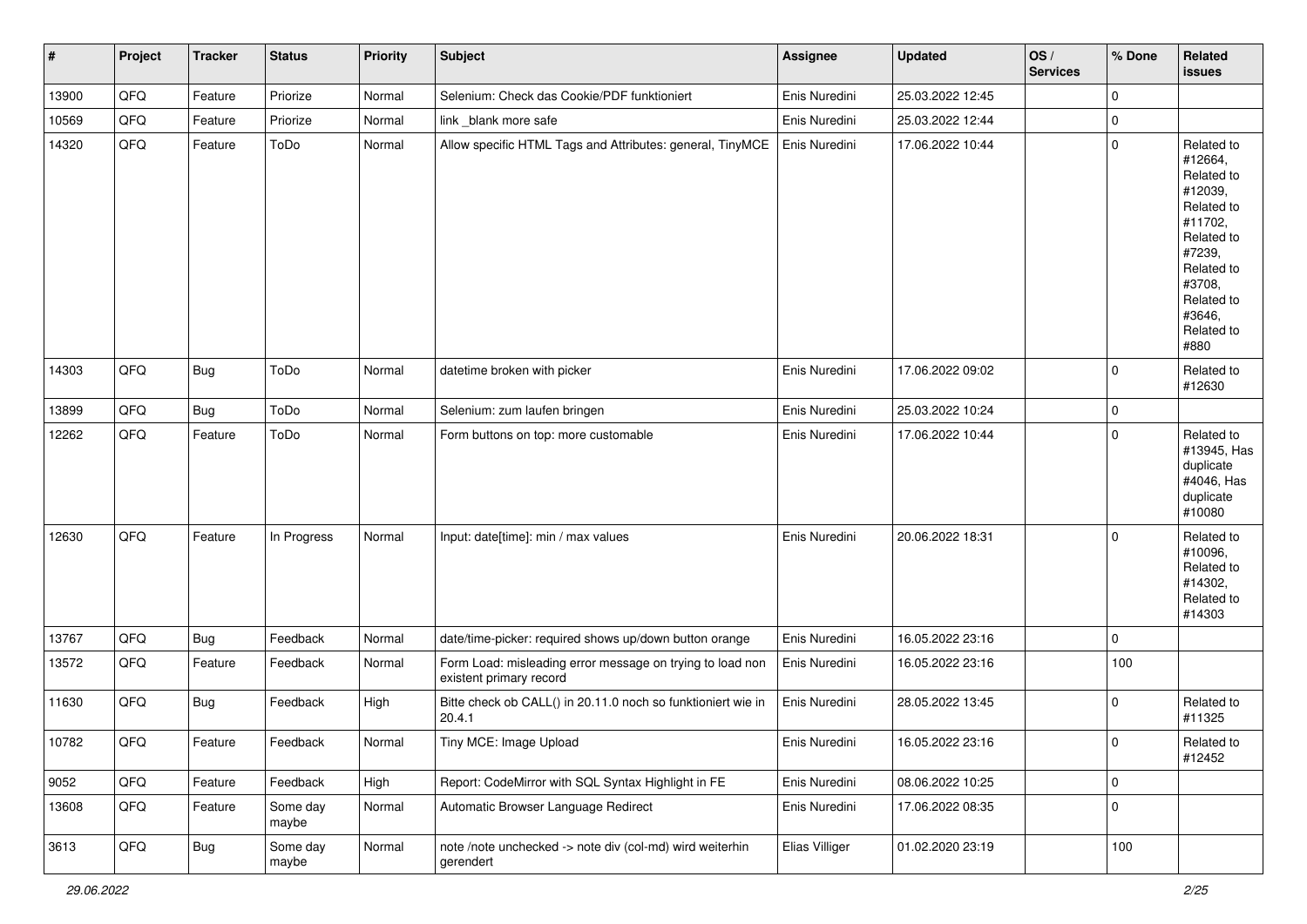| #     | Project | <b>Tracker</b> | <b>Status</b> | <b>Priority</b> | <b>Subject</b>                                                                           | <b>Assignee</b>     | <b>Updated</b>   | OS/<br><b>Services</b> | % Done      | <b>Related</b><br>issues                                               |
|-------|---------|----------------|---------------|-----------------|------------------------------------------------------------------------------------------|---------------------|------------------|------------------------|-------------|------------------------------------------------------------------------|
| 11347 | QFQ     | <b>Bug</b>     | Feedback      | Normal          | If Bedingungen funktionieren nicht korrekt                                               | Christoph Fuchs     | 21.03.2021 20:37 |                        | $\mathbf 0$ |                                                                        |
| 14305 | QFQ     | <b>Bug</b>     | New           | Normal          | Inline Report editing does not create history entries                                    | Carsten Rose        | 10.06.2022 11:55 |                        | $\mathbf 0$ |                                                                        |
| 14304 | QFQ     | <b>Bug</b>     | New           | Normal          | table sorter view safer does not work                                                    | Carsten Rose        | 10.06.2022 11:49 |                        | $\mathbf 0$ |                                                                        |
| 14233 | QFQ     | <b>Bug</b>     | New           | Normal          | AS _link: question - HTML is not rendered                                                | <b>Carsten Rose</b> | 28.05.2022 11:02 |                        | $\mathbf 0$ |                                                                        |
| 14187 | QFQ     | Feature        | New           | High            | qfq.log: show current URL                                                                | Carsten Rose        | 28.05.2022 11:02 |                        | $\mathbf 0$ | Related to<br>#13933,<br>Related to<br>#12532,<br>Related to<br>#11893 |
| 14091 | QFQ     | <b>Bug</b>     | New           | Normal          | inconsistent template path for twig                                                      | <b>Carsten Rose</b> | 19.04.2022 18:36 |                        | $\Omega$    |                                                                        |
| 14090 | QFQ     | Feature        | New           | Normal          | Nützliche _script funktionen                                                             | <b>Carsten Rose</b> | 28.05.2022 11:03 |                        | $\mathbf 0$ |                                                                        |
| 14077 | QFQ     | <b>Bug</b>     | New           | Normal          | As _link: Attribute 'class' missing by r:1 and r:3 - but should<br>set                   | Carsten Rose        | 28.05.2022 11:02 |                        | $\mathbf 0$ | Related to<br>#5342,<br>Related to<br>#4343                            |
| 13843 | QFQ     | Feature        | New           | Normal          | Create JWT via QFQ                                                                       | Carsten Rose        | 19.03.2022 17:42 |                        | $\Omega$    |                                                                        |
| 13841 | QFQ     | Feature        | New           | Normal          | Create PDF via iText - evaluate                                                          | Carsten Rose        | 19.03.2022 17:42 |                        | $\mathbf 0$ |                                                                        |
| 13706 | QFQ     | Bug            | New           | Normal          | Wrong CheckType in FieldElement LastStatus of Form Cron                                  | <b>Carsten Rose</b> | 21.01.2022 18:20 |                        | $\mathbf 0$ |                                                                        |
| 13700 | QFQ     | Feature        | <b>New</b>    | Normal          | Redesign qfq.io Seite                                                                    | Carsten Rose        | 19.03.2022 17:43 |                        | $\mathbf 0$ |                                                                        |
| 13659 | QFQ     | <b>Bug</b>     | New           | Normal          | wrong sanitize class applied to R-store                                                  | Carsten Rose        | 15.01.2022 14:23 |                        | $\mathbf 0$ |                                                                        |
| 13592 | QFQ     | Bug            | New           | Normal          | QFQ Build Queue: das vergeben von Tags klappt nicht. Es<br>werden keine Releases gebaut. | Carsten Rose        | 19.03.2022 17:45 |                        | $\mathbf 0$ |                                                                        |
| 13467 | QFQ     | Feature        | New           | Normal          | ChangeLog Generator                                                                      | Carsten Rose        | 19.03.2022 17:46 |                        | $\mathbf 0$ | Related to<br>#11460                                                   |
| 13460 | QFQ     | Bug            | <b>New</b>    | Normal          | Doc: Password set/reset  password should not processed<br>with 'html encode'             | Carsten Rose        | 19.03.2022 17:46 |                        | $\mathbf 0$ |                                                                        |
| 13451 | QFQ     | <b>Bug</b>     | <b>New</b>    | Normal          | Character Counter / Max Character: Problem in Safari                                     | Carsten Rose        | 15.04.2022 17:18 |                        | $\mathbf 0$ |                                                                        |
| 13354 | QFQ     | Feature        | New           | Normal          | Using Websocket in QFQ                                                                   | Carsten Rose        | 10.11.2021 15:47 |                        | $\mathbf 0$ |                                                                        |
| 13332 | QFQ     | Bug            | New           | Normal          | Multi Form: Required Felder werden visuell nicht markiert.                               | <b>Carsten Rose</b> | 19.03.2022 17:47 |                        | $\mathbf 0$ |                                                                        |
| 13331 | QFQ     | <b>Bug</b>     | New           | Normal          | Multi Form: Clear Icon misplaced                                                         | Carsten Rose        | 19.03.2022 17:47 |                        | $\mathbf 0$ |                                                                        |
| 12974 | QFQ     | <b>Bug</b>     | New           | High            | Sanitize Queries in Action-Elements                                                      | Carsten Rose        | 07.12.2021 17:19 |                        | 0           |                                                                        |
| 12716 | QFQ     | Bug            | New           | Normal          | template group: Pattern only applied to first instance                                   | Carsten Rose        | 19.03.2022 17:47 |                        | $\mathbf 0$ |                                                                        |
| 12714 | QFQ     | <b>Bug</b>     | New           | Normal          | Conversion of GIF to PDF broken when GIF contains Alpha.                                 | Carsten Rose        | 19.03.2022 17:49 |                        | 0           |                                                                        |
| 12702 | QFQ     | <b>Bug</b>     | New           | High            | templateGroup: broken in multiDb Setup                                                   | Carsten Rose        | 14.12.2021 16:02 |                        | 0           |                                                                        |
| 12679 | QFQ     | Feature        | New           | Normal          | tablesorter: custom column width                                                         | Carsten Rose        | 16.06.2021 11:10 |                        | $\mathbf 0$ |                                                                        |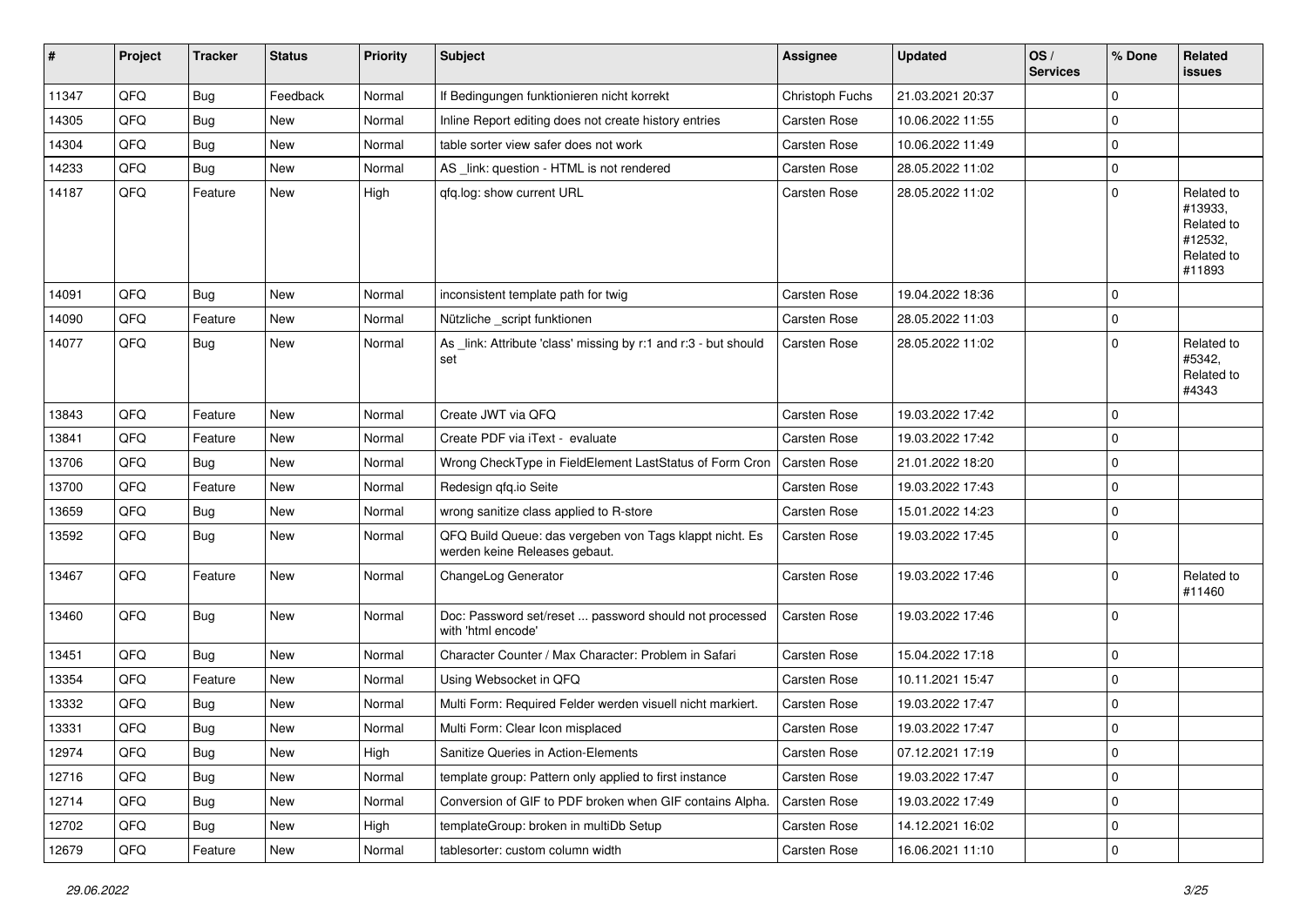| #     | Project | <b>Tracker</b> | <b>Status</b> | <b>Priority</b> | <b>Subject</b>                                                                                                                                      | <b>Assignee</b> | <b>Updated</b>   | OS/<br><b>Services</b> | % Done      | Related<br><b>issues</b>                      |
|-------|---------|----------------|---------------|-----------------|-----------------------------------------------------------------------------------------------------------------------------------------------------|-----------------|------------------|------------------------|-------------|-----------------------------------------------|
| 12670 | QFQ     | <b>Bug</b>     | New           | High            | Dropdown-Menu classes können nicht mehr angegeben<br>werden                                                                                         | Carsten Rose    | 07.12.2021 17:19 |                        | $\Omega$    |                                               |
| 12664 | QFQ     | Feature        | New           | Normal          | TinyMCE: report/remove malicous HTML/JS Code                                                                                                        | Carsten Rose    | 19.03.2022 17:47 |                        | $\mathbf 0$ | Related to<br>#14320                          |
| 12632 | QFQ     | Feature        | New           | Normal          | TinyMCE: Prepare CSS classes for images                                                                                                             | Carsten Rose    | 04.06.2021 14:35 |                        | 100         | Blocked by<br>#12186                          |
| 12603 | QFQ     | Feature        | New           | Normal          | Dropdown (Select), Radio, checkbox:<br>itemListAlways={{!SELECT key, value}}                                                                        | Carsten Rose    | 19.03.2022 17:47 |                        | $\mathbf 0$ |                                               |
| 12581 | QFQ     | Bug            | New           | Normal          | Form.forward=close: Record 'new' in new browser tab ><br>save (& close) >> Form is not reloaded with new created<br>record id and stays in mode=new | Carsten Rose    | 19.03.2022 17:48 |                        | $\mathbf 0$ |                                               |
| 12545 | QFQ     | <b>Bug</b>     | <b>New</b>    | Urgent          | sql.log not created / updated                                                                                                                       | Carsten Rose    | 14.12.2021 16:02 |                        | $\mathbf 0$ |                                               |
| 12544 | QFQ     | Feature        | New           | High            | a) ' AS _link' new also as ' AS _format', b) sortierung via<br>'display: none;', c) '_format' benoeitgt nicht zwingend<br>u/U/p/m/z/d               | Carsten Rose    | 14.12.2021 16:03 |                        | $\mathbf 0$ |                                               |
| 12532 | QFQ     | Feature        | <b>New</b>    | High            | SIP-Parameter bei Seitenaufruf in Browser-Console<br>anzeigen                                                                                       | Carsten Rose    | 07.12.2021 17:19 |                        | $\mathbf 0$ | Related to<br>#11893,<br>Related to<br>#14187 |
| 12520 | QFQ     | <b>Bug</b>     | New           | Normal          | Switch FE User: still active even FE User session expired                                                                                           | Carsten Rose    | 19.03.2022 17:48 |                        | $\mathbf 0$ |                                               |
| 12513 | QFQ     | <b>Bug</b>     | New           | High            | Implement server side check of maxlength                                                                                                            | Carsten Rose    | 07.12.2021 17:19 |                        | $\mathbf 0$ |                                               |
| 12512 | QFQ     | <b>Bug</b>     | New           | Normal          | Some MySQL Installation can't use 'stored procedures'                                                                                               | Carsten Rose    | 19.03.2022 17:48 |                        | $\mathbf 0$ |                                               |
| 12480 | QFQ     | Feature        | <b>New</b>    | Normal          | If QFQ upgrade is running, block further request                                                                                                    | Carsten Rose    | 03.05.2021 20:45 |                        | $\mathbf 0$ |                                               |
| 12477 | QFQ     | Feature        | New           | Normal          | Support for refactoring: Form, FormElement, diverse<br>Tabellen/Spalten, tt-content Records                                                         | Carsten Rose    | 03.05.2021 20:45 |                        | $\mathbf 0$ |                                               |
| 12474 | QFQ     | Feature        | New           | Normal          | Check BaseConfigURL if it is given and the the last char is                                                                                         | Carsten Rose    | 03.05.2021 20:45 |                        | $\mathbf 0$ |                                               |
| 12468 | QFQ     | <b>Bug</b>     | New           | Urgent          | Form: update Form.title after save                                                                                                                  | Carsten Rose    | 03.05.2021 21:12 |                        | $\mathbf 0$ |                                               |
| 12465 | QFQ     | Feature        | New           | Normal          | QFQ Function: use in FE to fill StoreRecord                                                                                                         | Carsten Rose    | 05.05.2021 21:58 |                        | $\pmb{0}$   |                                               |
| 12413 | QFQ     | Feature        | New           | Normal          | STORE_TYPO3: enhance for {{be_users.email:T}},<br>{{fe users.email:T}}                                                                              | Carsten Rose    | 03.05.2021 20:45 |                        | $\mathbf 0$ | Related to<br>#12412.<br>Related to<br>#10012 |
| 12412 | QFQ     | Feature        | New           | Normal          | Action/Escape qualifier 'e' (empty), '0': if given, an empty<br>string (or '0') will be treated as 'not found'                                      | Carsten Rose    | 08.05.2021 09:40 |                        | 0           | Related to<br>#12413,<br>Related to<br>#10012 |
| 12400 | QFQ     | Feature        | New           | Normal          | Tutorial ist in QFQ Doku, Wird in der Suche gefunden, es<br>gibt aber kein Menupunkt - Inhalt ueberpruefen                                          | Carsten Rose    | 03.05.2021 20:45 |                        | $\mathbf 0$ |                                               |
| 12330 | QFQ     | Feature        | New           | Normal          | Copy to input field / text area / TinyMCE                                                                                                           | Carsten Rose    | 07.04.2021 09:01 |                        | $\pmb{0}$   |                                               |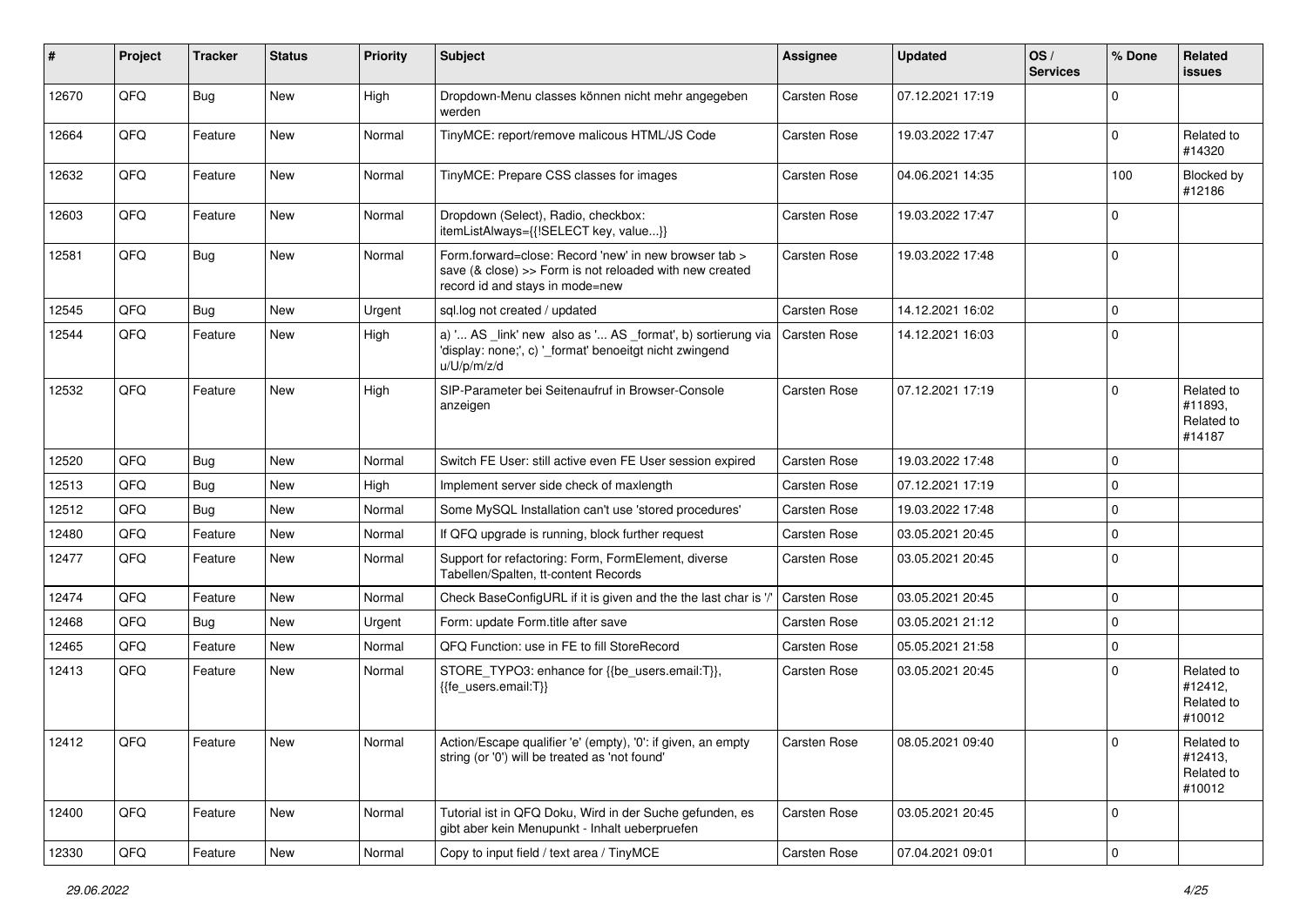| #     | Project | <b>Tracker</b> | <b>Status</b> | <b>Priority</b> | Subject                                                                                              | <b>Assignee</b>                                        | <b>Updated</b>      | $\log$<br><b>Services</b> | % Done    | Related<br>issues                             |                      |
|-------|---------|----------------|---------------|-----------------|------------------------------------------------------------------------------------------------------|--------------------------------------------------------|---------------------|---------------------------|-----------|-----------------------------------------------|----------------------|
| 12327 | QFQ     | <b>Bug</b>     | <b>New</b>    | Normal          | Copy to clipboard: Glyphicon can not be changed                                                      | <b>Carsten Rose</b>                                    | 27.12.2021 17:59    |                           | $\Omega$  |                                               |                      |
| 12269 | QFQ     | Feature        | New           | Normal          | 2FA - Login                                                                                          | Carsten Rose                                           | 03.05.2021 20:45    |                           | $\Omega$  |                                               |                      |
| 12187 | QFQ     | Bug            | New           | Normal          | Trigger FormAsFile() via Report: probably problem with multi   Carsten Rose<br>DB setup              |                                                        | 20.03.2021 21:20    |                           | $\Omega$  |                                               |                      |
| 12186 | QFQ     | Feature        | New           | High            | TinyMCE Config für Objekte                                                                           | <b>Carsten Rose</b>                                    | 07.12.2021 17:19    |                           | $\Omega$  | <b>Blocks</b><br>#12632                       |                      |
| 12163 | QFQ     | Feature        | <b>New</b>    | Normal          | Checkbox: table wrap                                                                                 | <b>Carsten Rose</b>                                    | 03.05.2021 20:51    |                           | $\Omega$  |                                               |                      |
| 12162 | QFQ     | Feature        | New           | Normal          | FE.type=sendmail: personalized mailing (several mails) via<br>template                               | Carsten Rose                                           | 03.05.2021 20:45    |                           | $\Omega$  |                                               |                      |
| 12146 | QFQ     | Feature        | <b>New</b>    | Normal          | Autocron Job: Anzeigen wann der naechste Job ausgefuehrt<br>wird, resp das er nicht ausgefuehrt wird | Carsten Rose                                           | 15.03.2021 15:23    |                           | $\Omega$  |                                               |                      |
| 12133 | QFQ     | <b>Bug</b>     | <b>New</b>    | Normal          | NPM, phpSpreadSheet aktualisieren                                                                    | Carsten Rose                                           | 15.03.2021 09:04    |                           | $\Omega$  |                                               |                      |
| 12119 | QFQ     | Feature        | <b>New</b>    | Normal          | AS paged: error message missing if there ist no 'r' argument.                                        | Carsten Rose                                           | 03.05.2021 20:51    |                           | $\Omega$  |                                               |                      |
| 12109 | QFQ     | Feature        | New           | Normal          | Donwload Link: Plain, SIP, Persistent Link, Peristent SIP -<br>new notation                          | <b>Carsten Rose</b>                                    | 03.05.2021 20:45    |                           | $\Omega$  | Related to<br>#12085                          |                      |
| 12045 | QFQ     | <b>Bug</b>     | <b>New</b>    | Normal          | templateGroup afterSave FE: Aufruf ohne<br>sqlHonorFormElements funktioniert nicht                   | Carsten Rose                                           | 18.02.2021 16:33    |                           | $\Omega$  |                                               |                      |
| 12040 | QFQ     | <b>Bug</b>     | <b>New</b>    | Normal          | FE Mode 'hidden' für zwei FEs auf einer Zeile                                                        | <b>Carsten Rose</b>                                    | 18.02.2021 10:13    |                           | $\Omega$  |                                               |                      |
| 12024 | QFQ     | Feature        | New           | Normal          | Excel Export: text columns by default decode<br>htmlspeciachar()                                     | <b>Carsten Rose</b>                                    | 17.02.2021 23:55    |                           | $\Omega$  | Related to<br>#12022                          |                      |
| 12023 | QFQ     | Feature        | <b>New</b>    | Normal          | MySQL Stored Precdure: QDECODESPECIALCHAR()                                                          | Carsten Rose                                           | 16.02.2021 11:16    |                           | $\Omega$  | Related to<br>#12022                          |                      |
| 11955 | QFQ     | Feature        | <b>New</b>    | Normal          | subrecord: new title option to set <th> attributes - e.g. to<br/>customize tablesorter options.</th> | attributes - e.g. to<br>customize tablesorter options. | <b>Carsten Rose</b> | 03.05.2021 20:47          |           | $\Omega$                                      | Related to<br>#11775 |
| 11893 | QFQ     | Feature        | New           | High            | Broken SIP: a) only report one time, b) only report in main<br>column                                | Carsten Rose                                           | 12.05.2021 12:13    |                           | $\Omega$  | Related to<br>#12532,<br>Related to<br>#14187 |                      |
| 11775 | QFQ     | Feature        | <b>New</b>    | Normal          | Subrecord Tooltip pro Feld                                                                           | Carsten Rose                                           | 18.12.2020 15:22    |                           | $\Omega$  | Related to<br>#11955                          |                      |
| 11752 | QFQ     | <b>Bug</b>     | New           | Normal          | checkbox renders multiple input elements with same name                                              | <b>Carsten Rose</b>                                    | 17.12.2020 14:58    |                           | $\Omega$  | Related to<br>#11750                          |                      |
| 11747 | QFG     | Feature        | New           | Normal          | Maintenance Page with Redirect                                                                       | Carsten Rose                                           | 03.05.2021 20:47    |                           | 0         | Related to<br>#11741                          |                      |
| 11702 | QFQ     | Feature        | New           | Normal          | HTML Special Char makes no sense for 'allbut' if '&' is<br>forbidden                                 | Carsten Rose                                           | 07.12.2021 16:35    |                           | $\Omega$  | Related to<br>#5112,<br>Related to<br>#14320  |                      |
| 11695 | QFQ     | Bug            | New           | Normal          | MultiForm required FE Error                                                                          | Carsten Rose                                           | 04.12.2020 13:34    |                           | $\pmb{0}$ |                                               |                      |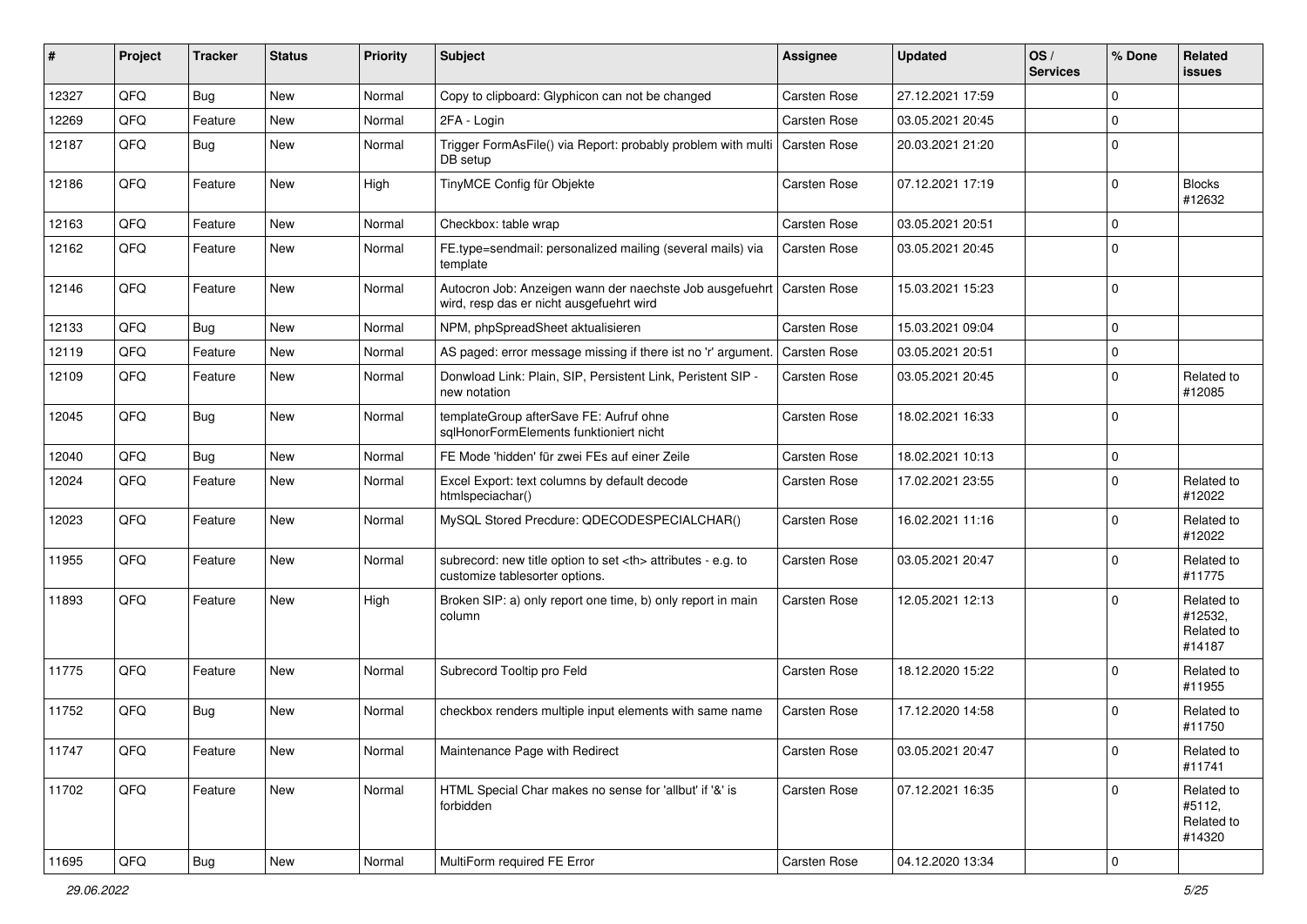| #     | Project        | <b>Tracker</b> | <b>Status</b> | <b>Priority</b> | <b>Subject</b>                                                                      | <b>Assignee</b>     | <b>Updated</b>   | OS/<br><b>Services</b> | % Done      | Related<br><b>issues</b>                                             |
|-------|----------------|----------------|---------------|-----------------|-------------------------------------------------------------------------------------|---------------------|------------------|------------------------|-------------|----------------------------------------------------------------------|
| 11668 | QFQ            | <b>Bug</b>     | <b>New</b>    | Normal          | Play function.sql - problem with mysql                                              | Carsten Rose        | 03.05.2021 20:48 |                        | $\mathbf 0$ |                                                                      |
| 11667 | QFQ            | <b>Bug</b>     | <b>New</b>    | Normal          | MySQL mariadb-server-10.3: Incorrect datetime value                                 | Carsten Rose        | 03.05.2021 20:48 |                        | 0           |                                                                      |
| 11523 | QFQ            | Feature        | New           | Normal          | Mit dynamic Update erkennen, ob Upload gemacht wurde                                | Carsten Rose        | 13.11.2020 15:07 |                        | $\mathbf 0$ | Related to<br>#9533                                                  |
| 11516 | QFQ            | Feature        | <b>New</b>    | Normal          | Multi Page Form (Previous/Next Buttons)                                             | Carsten Rose        | 16.03.2021 17:52 |                        | $\mathbf 0$ |                                                                      |
| 11504 | QFQ            | Feature        | New           | Normal          | Dynamic Update: Button text update for 'Save',' Close' &<br>'Delete'                | Carsten Rose        | 12.11.2020 23:44 |                        | $\Omega$    |                                                                      |
| 11460 | QFQ            | Feature        | <b>New</b>    | Normal          | Easier creation of changelog: gitchangelog                                          | Carsten Rose        | 12.06.2021 10:20 |                        | $\mathbf 0$ | Related to<br>#13467                                                 |
| 11239 | QFQ            | Bug            | New           | Normal          | Radiobutton (plain): horizontales Rendern abhängig vom<br>Datentyp in der Datenbank | Carsten Rose        | 30.09.2020 18:37 |                        | $\mathbf 0$ |                                                                      |
| 11080 | QFQ            | Feature        | New           | Normal          | Send MQTT messages                                                                  | Carsten Rose        | 29.08.2020 19:49 |                        | $\mathbf 0$ |                                                                      |
| 10996 | QFQ            | Feature        | New           | Normal          | Download video via sip: no seek                                                     | Carsten Rose        | 12.08.2020 14:18 |                        | $\mathbf 0$ |                                                                      |
| 10979 | QFQ            | Feature        | New           | Normal          | Ajax Calls an API - dataReport                                                      | Carsten Rose        | 11.05.2022 12:15 |                        | $\pmb{0}$   |                                                                      |
| 10976 | QFQ            | Feature        | New           | Normal          | Excel Export Verbesserungen                                                         | <b>Carsten Rose</b> | 06.08.2020 10:56 |                        | $\mathbf 0$ |                                                                      |
| 10937 | QFQ            | <b>Bug</b>     | New           | Normal          | Fehler mit abhängigen Select- Feldern beim Positionieren                            | Carsten Rose        | 12.11.2020 23:45 |                        | $\mathbf 0$ |                                                                      |
| 10819 | QFQ            | Feature        | New           | Normal          | Persistent SIP - second try                                                         | Carsten Rose        | 29.06.2020 23:02 |                        | $\mathbf 0$ | Related to<br>#6261                                                  |
| 10714 | QFQ            | Feature        | <b>New</b>    | Normal          | multi Table Form                                                                    | Carsten Rose        | 16.03.2021 18:44 |                        | $\mathbf 0$ |                                                                      |
| 10704 | QFQ            | <b>Bug</b>     | New           | Normal          | wkhtml problem rendering fullCalendar.js / fabric.js >><br>successor: puppeteer     | Carsten Rose        | 12.11.2020 23:45 |                        | $\Omega$    | Related to<br>#5024,<br>Related to<br>#4650,<br>Related to<br>#10715 |
| 10658 | QFQ            | <b>Bug</b>     | <b>New</b>    | Normal          | processReadOnly broken                                                              | <b>Carsten Rose</b> | 27.05.2020 17:55 |                        | $\mathbf 0$ |                                                                      |
| 10640 | QFQ            | <b>Bug</b>     | New           | High            | TypeAhead Tag: FE editierbar trotz readOnly                                         | Carsten Rose        | 03.05.2021 21:12 |                        | $\mathbf 0$ |                                                                      |
| 10593 | QFQ            | Feature        | New           | Normal          | label2: text behind input element                                                   | Carsten Rose        | 16.05.2020 10:57 |                        | $\Omega$    |                                                                      |
| 10588 | QFQ            | <b>Bug</b>     | New           | Normal          | typeahed Tag: Doku anpassen                                                         | Carsten Rose        | 12.11.2020 23:45 |                        | 0           |                                                                      |
| 10508 | QFQ            | <b>Bug</b>     | New           | High            | Multi Form broken on Multi DB Instance                                              | Carsten Rose        | 03.05.2021 21:12 |                        | $\pmb{0}$   |                                                                      |
| 10506 | $\mathsf{QFQ}$ | Bug            | New           | High            | Template Group broken on MultiDB instance                                           | Carsten Rose        | 03.05.2021 21:12 |                        | $\pmb{0}$   | Related to<br>#10505                                                 |
| 10322 | QFQ            | <b>Bug</b>     | New           | Normal          | FormElement / Radio: missing column 'enum' >> FE not<br>reported                    | Carsten Rose        | 07.05.2020 09:37 |                        | $\mathbf 0$ |                                                                      |
| 10119 | QFQ            | Feature        | New           | Normal          | Dropdown (selectlist) & Type Ahead: format and catagorize<br>list                   | Carsten Rose        | 07.05.2020 09:36 |                        | $\pmb{0}$   |                                                                      |
| 10115 | QFQ            | Feature        | New           | Normal          | TypeAhead: static list                                                              | Carsten Rose        | 26.02.2020 16:42 |                        | 100         |                                                                      |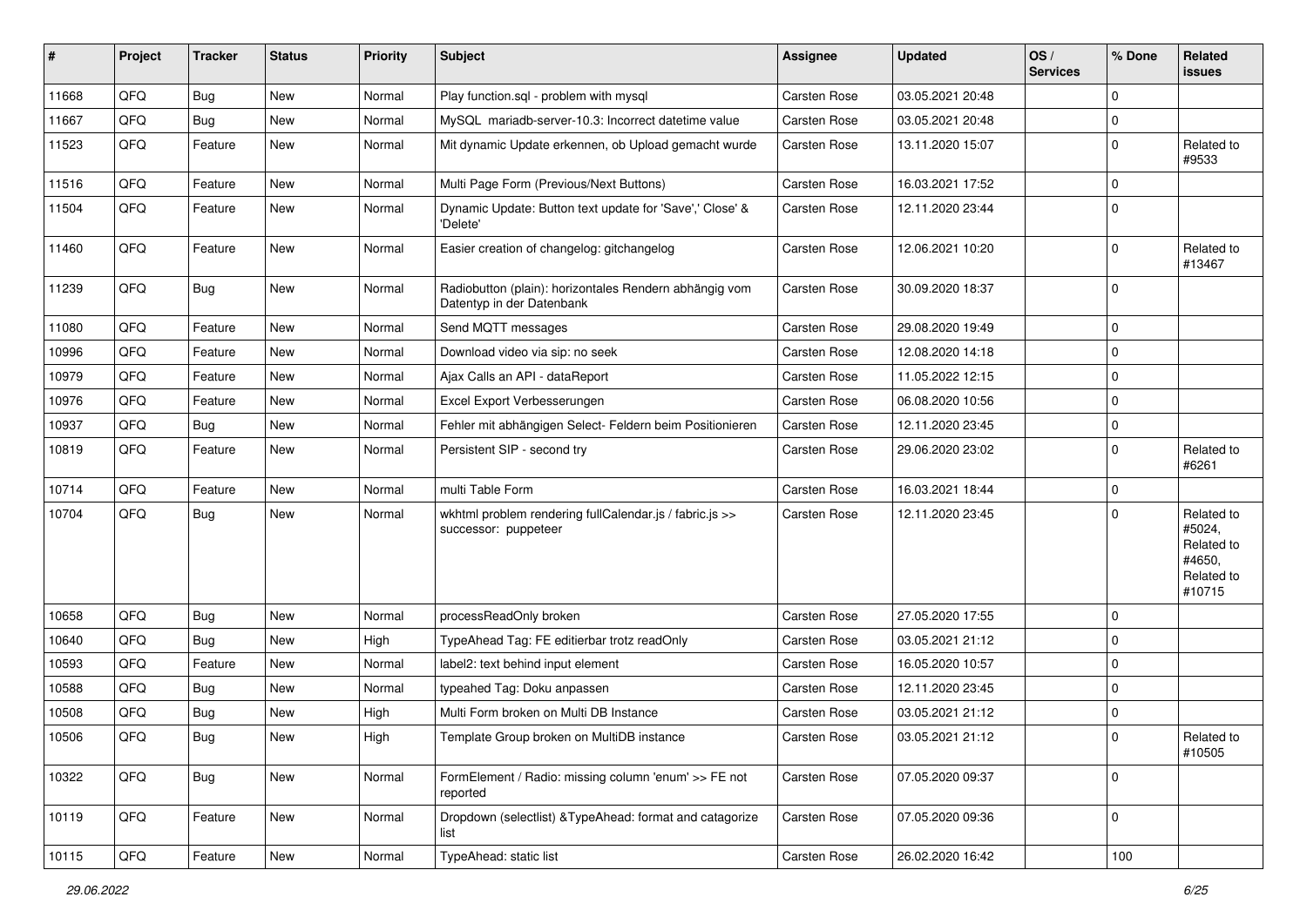| #     | Project | <b>Tracker</b> | <b>Status</b> | <b>Priority</b> | <b>Subject</b>                                                                                                                        | <b>Assignee</b>     | <b>Updated</b>   | OS/<br><b>Services</b> | % Done   | Related<br>issues                                                    |
|-------|---------|----------------|---------------|-----------------|---------------------------------------------------------------------------------------------------------------------------------------|---------------------|------------------|------------------------|----------|----------------------------------------------------------------------|
| 10082 | QFQ     | <b>Bug</b>     | New           | Normal          | FE.type=SELECT - 'sanatize' Class                                                                                                     | <b>Carsten Rose</b> | 07.05.2020 09:36 |                        | $\Omega$ | Related to<br>#10081                                                 |
| 10081 | QFQ     | <b>Bug</b>     | New           | High            | Stale record lock after 'forbidden' character                                                                                         | <b>Carsten Rose</b> | 03.05.2021 21:12 |                        | $\Omega$ | Related to<br>#10082,<br>Related to<br>#9789                         |
| 10080 | QFQ     | Feature        | New           | Normal          | Popup on 'save' / 'close': configure dialog (answer<br>yes/no/cancle/)                                                                | <b>Carsten Rose</b> | 28.03.2021 20:52 |                        | $\Omega$ | Is duplicate<br>of #12262                                            |
| 10014 | QFQ     | Feature        | New           | Normal          | Manual.rst: describe behaviour and process order of<br>fillStoreVar, slaveId, sqlBefore,                                              | Carsten Rose        | 01.02.2020 22:31 |                        | $\Omega$ |                                                                      |
| 9983  | QFQ     | Feature        | New           | Normal          | Report Notation: new keyword 'range'                                                                                                  | Carsten Rose        | 01.02.2020 15:55 |                        | $\Omega$ |                                                                      |
| 9927  | QFQ     | Feature        | New           | Normal          | QFQ Update: a) Update nur machen wenn BE User<br>eingeloggt ist., b) Bei Fehler genaue Meldung welcher<br>Updateschritt Probleme hat. | Carsten Rose        | 22.01.2020 12:59 |                        | $\Omega$ |                                                                      |
| 9811  | QFQ     | Feature        | New           | Normal          | Report: tag every n'th row                                                                                                            | <b>Carsten Rose</b> | 01.02.2020 23:22 |                        | $\Omega$ |                                                                      |
| 9783  | QFQ     | <b>Bug</b>     | New           | Normal          | Email with special characters                                                                                                         | Carsten Rose        | 01.02.2020 23:22 |                        | $\Omega$ |                                                                      |
| 9781  | QFQ     | Feature        | New           | Normal          | Button: CSS class to make buttons smaller                                                                                             | Carsten Rose        | 01.02.2020 23:22 |                        | $\Omega$ |                                                                      |
| 9777  | QFQ     | Feature        | New           | Normal          | Logging QFQ Variables                                                                                                                 | Carsten Rose        | 16.12.2019 17:17 |                        | $\Omega$ |                                                                      |
| 9773  | QFQ     | <b>Bug</b>     | New           | Normal          | form.parameter.formModeGlobal=requiredOff                                                                                             | Carsten Rose        | 01.02.2020 15:56 |                        | $\Omega$ |                                                                      |
| 9707  | QFQ     | Feature        | New           | Normal          | SIP security: encode pageld and check pageld on decode                                                                                | Carsten Rose        | 01.02.2020 23:22 |                        | $\Omega$ |                                                                      |
| 9706  | QFQ     | Feature        | New           | Normal          | Multi File Upload (hidden template group)                                                                                             | Carsten Rose        | 01.02.2020 23:22 |                        | $\Omega$ | Related to<br>#7521,<br>Related to<br>#5562,<br>Related to<br>#13330 |
| 9602  | QFQ     | Feature        | New           | Normal          | Form definition as JSON                                                                                                               | <b>Carsten Rose</b> | 01.02.2020 23:21 |                        | $\Omega$ | Related to<br>#9600                                                  |
| 9537  | QFQ     | Feature        | New           | Normal          | FormEditor: Edit fieldset in FrontEnd                                                                                                 | <b>Carsten Rose</b> | 01.02.2020 23:22 |                        | $\Omega$ |                                                                      |
| 9533  | QFQ     | <b>Bug</b>     | New           | Normal          | FE.type=upload: Check in 'beforeSave' if upload is given                                                                              | Carsten Rose        | 01.02.2020 23:22 |                        | $\Omega$ | Related to<br>#11523                                                 |
| 9531  | QFQ     | <b>Bug</b>     | New           | High            | FE File: Dynamic Update / modeSgl / required detected<br>even it not set                                                              | Carsten Rose        | 11.06.2021 20:32 |                        | $\Omega$ | Related to<br>#12398                                                 |
| 9352  | QFQ     | Feature        | New           | Normal          | FE 'Native' fire slaveld, sqlAfter, sqlIns                                                                                            | Carsten Rose        | 01.02.2020 23:22 |                        | 0        |                                                                      |
| 9348  | QFQ     | Feature        | New           | Normal          | defaultThumbnailSize: pre render thumbnails                                                                                           | Carsten Rose        | 12.06.2021 09:05 |                        | 0        |                                                                      |
| 9347  | QFQ     | <b>Bug</b>     | New           | High            | FE.type=upload with dynamic show/hidden: required not<br>detected                                                                     | Carsten Rose        | 12.06.2021 10:40 |                        | $\Omega$ | Related to<br>#5305,<br>Related to<br>#12398                         |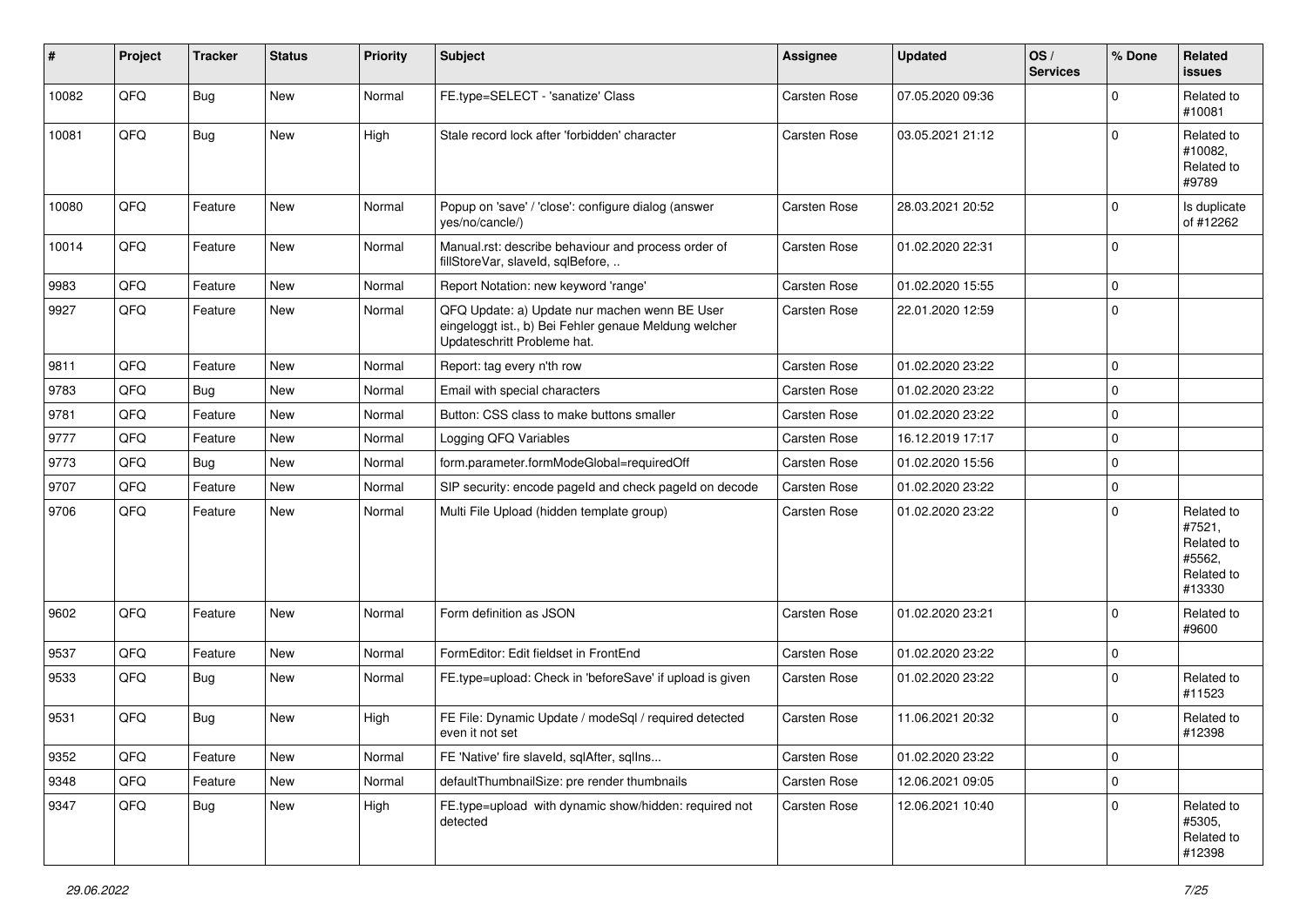| #    | Project        | <b>Tracker</b> | <b>Status</b> | <b>Priority</b> | <b>Subject</b>                                                                                         | Assignee            | <b>Updated</b>   | OS/<br><b>Services</b> | % Done      | Related<br>issues      |
|------|----------------|----------------|---------------|-----------------|--------------------------------------------------------------------------------------------------------|---------------------|------------------|------------------------|-------------|------------------------|
| 9317 | QFQ            | <b>Bug</b>     | <b>New</b>    | Normal          | FE.type=note: with dynamic show/hidden an empty label<br>causes trouble                                | <b>Carsten Rose</b> | 01.02.2020 23:22 |                        | $\Omega$    |                        |
| 9275 | QFQ            | Bug            | New           | Normal          | autcron: t3 page, which takes to long to respond, is not<br>reported properly                          | Carsten Rose        | 01.02.2020 23:22 |                        | 100         |                        |
| 9221 | QFQ            | Feature        | New           | Normal          | typeAhead: Zeichenlimite ausschalten                                                                   | Carsten Rose        | 08.05.2021 17:06 |                        | $\mathbf 0$ |                        |
| 9208 | QFQ            | Feature        | New           | Normal          | Manage 'recent' records                                                                                | Carsten Rose        | 01.02.2020 23:22 |                        | $\mathbf 0$ |                        |
| 9177 | QFQ            | <b>Bug</b>     | New           | Normal          | Bug? QFQ tries to save an action FE, which has real<br>existing column name                            | <b>Carsten Rose</b> | 01.02.2020 23:22 |                        | $\Omega$    |                        |
| 9136 | QFQ            | Feature        | New           | Normal          | Create ZIP files with dynamic PDFs                                                                     | Carsten Rose        | 01.02.2020 23:22 |                        | $\mathbf 0$ |                        |
| 9129 | QFQ            | Feature        | New           | Normal          | sqlValidate: Message as notification, not as error                                                     | <b>Carsten Rose</b> | 01.02.2020 23:22 |                        | 0           | Related to<br>#9128    |
| 9128 | QFQ            | Feature        | New           | Normal          | Error Message: not replaced variables- a) replace back to<br>'{{', b) underline                        | Carsten Rose        | 01.02.2020 23:22 |                        | $\mathbf 0$ | Related to<br>#9129    |
| 9127 | QFQ            | <b>Bug</b>     | <b>New</b>    | Normal          | Error Message: change 'roll over' color - text not readable                                            | Carsten Rose        | 01.02.2020 23:22 |                        | $\Omega$    |                        |
| 9077 | QFQ            | <b>Bug</b>     | <b>New</b>    | Normal          | typeAheadSql: report broken SQL                                                                        | Carsten Rose        | 01.02.2020 23:22 |                        | $\Omega$    |                        |
| 9013 | QFQ            | <b>Bug</b>     | New           | Normal          | Error in Twig template not handled                                                                     | <b>Carsten Rose</b> | 20.10.2021 13:43 |                        | $\mathbf 0$ |                        |
| 8975 | QFQ            | Feature        | New           | Normal          | Report Notation: 2.0                                                                                   | <b>Carsten Rose</b> | 01.02.2020 23:22 |                        | $\Omega$    | Related to<br>#8963    |
| 8962 | QFQ            | Feature        | New           | High            | allow for form fields with identical names                                                             | Carsten Rose        | 03.05.2021 21:14 |                        | $\Omega$    |                        |
| 8806 | QFQ            | Feature        | New           | Normal          | SQL Function nl2br                                                                                     | Carsten Rose        | 01.02.2020 23:22 |                        | $\Omega$    |                        |
| 8719 | QFQ            | Feature        | New           | Normal          | extraButtonLock: add support for 0/1                                                                   | <b>Carsten Rose</b> | 01.02.2020 23:22 |                        | $\mathbf 0$ |                        |
| 8702 | QFQ            | Feature        | New           | Normal          | Load Record which is locked: missing user info                                                         | Carsten Rose        | 11.12.2019 16:16 |                        | $\mathbf 0$ | Related to<br>#9789    |
| 8668 | QFQ            | <b>Bug</b>     | <b>New</b>    | High            | Pill disabled: dyamic mode 'hidden' not respected - FE is still<br>required                            | Carsten Rose        | 03.05.2021 21:14 |                        | $\Omega$    |                        |
| 8431 | QFQ            | <b>Bug</b>     | <b>New</b>    | High            | autocron.php with wrong path                                                                           | Carsten Rose        | 03.05.2021 21:14 |                        | $\mathbf 0$ |                        |
| 8336 | QFQ            | Feature        | New           | Normal          | Form > modified > Close New: a) Optional disable popup, b)<br>custom text, c) mode on save: close stay | Carsten Rose        | 01.02.2020 23:22 |                        | $\Omega$    | Related to<br>#8335    |
| 8217 | QFQ            | Feature        | New           | Normal          | if-elseif-else construct                                                                               | <b>Carsten Rose</b> | 16.03.2021 18:41 |                        | $\Omega$    | Related to<br>#10716   |
| 8187 | $\mathsf{QFQ}$ | Feature        | New           | Normal          | Subrecord: enable/hide new button - make new/edit/delete<br>customizeable.                             | Carsten Rose        | 06.03.2021 18:44 |                        | $\mathbf 0$ | Related to<br>#11326   |
| 8089 | QFQ            | Feature        | New           | Normal          | Copy/Paste for FormElements                                                                            | Carsten Rose        | 01.02.2020 23:22 |                        | 0           |                        |
| 8083 | QFQ            | <b>Bug</b>     | New           | High            | FormEditor: primary table list does not respect<br>'indexDb={{indexData:Y}}'                           | Carsten Rose        | 03.05.2021 21:14 |                        | $\Omega$    | Has duplicate<br>#6678 |
| 8049 | QFQ            | <b>Bug</b>     | New           | Normal          | FE.type=note, column 'value': text moves some pixel to top<br>after save                               | Carsten Rose        | 01.02.2020 23:22 |                        | $\mathbf 0$ |                        |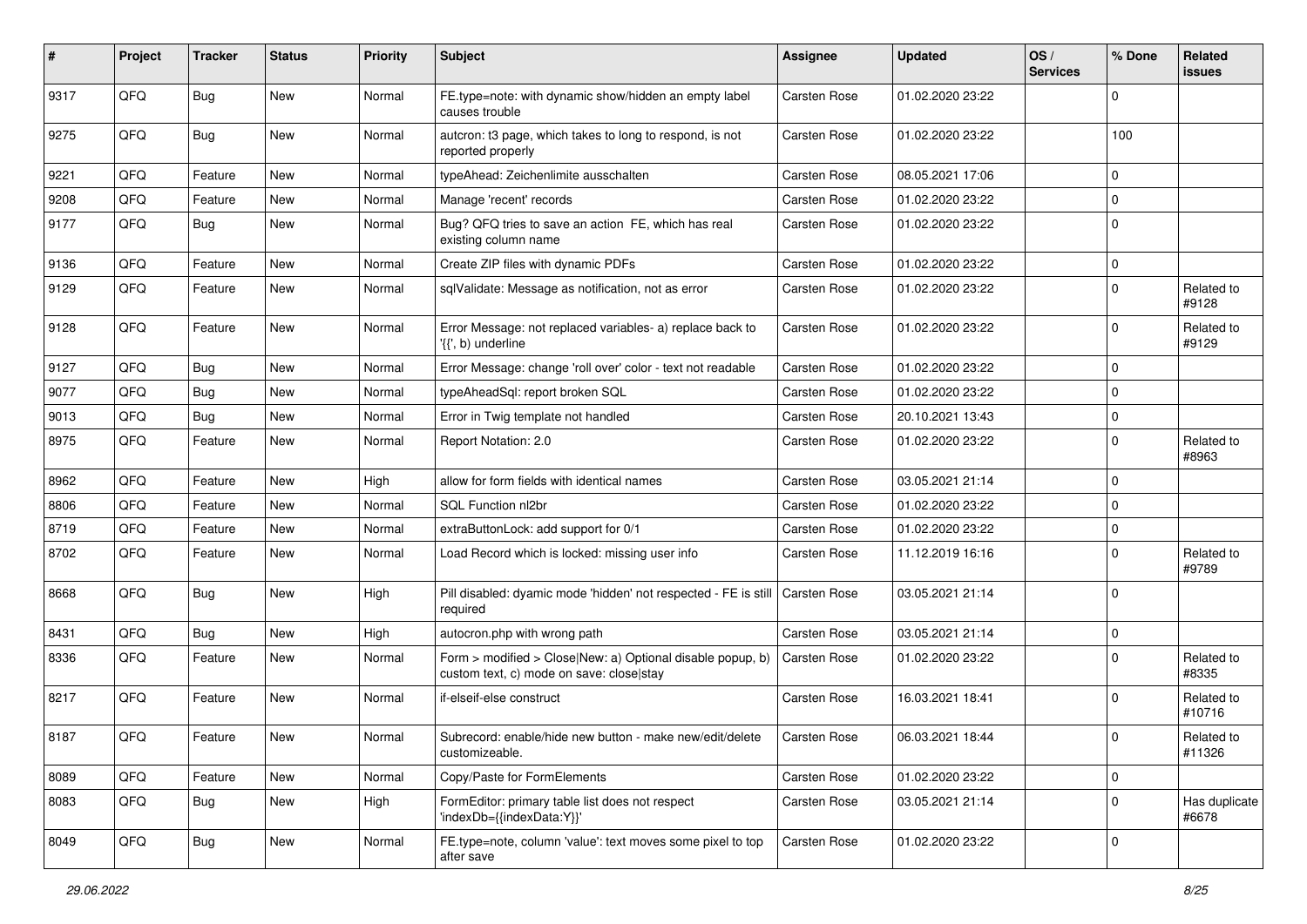| #    | Project | <b>Tracker</b> | <b>Status</b> | <b>Priority</b> | <b>Subject</b>                                                                                        | <b>Assignee</b>     | <b>Updated</b>   | OS/<br><b>Services</b> | % Done      | Related<br><b>issues</b> |
|------|---------|----------------|---------------|-----------------|-------------------------------------------------------------------------------------------------------|---------------------|------------------|------------------------|-------------|--------------------------|
| 7924 | QFQ     | Feature        | <b>New</b>    | Normal          | Radio/Checkbox with Tooltip                                                                           | Carsten Rose        | 01.02.2020 23:22 |                        | $\mathbf 0$ |                          |
| 7920 | QFQ     | Feature        | New           | Normal          | FE: Syntax Highlight, Zeinlenumbruch                                                                  | Carsten Rose        | 01.02.2020 10:03 |                        | $\Omega$    |                          |
| 7899 | QFQ     | <b>Bug</b>     | New           | High            | Fe.type=password / retype / required: always complain<br>about missing value                          | <b>Carsten Rose</b> | 03.05.2021 21:14 |                        | $\mathbf 0$ |                          |
| 7890 | QFQ     | <b>Bug</b>     | <b>New</b>    | Normal          | FormElement 'required': extraButtonInfo not aligned                                                   | <b>Carsten Rose</b> | 11.06.2021 21:17 |                        | $\Omega$    | Related to<br>#11517     |
| 7850 | QFQ     | Feature        | <b>New</b>    | High            | Upload records: non 'pathFileName' column                                                             | <b>Carsten Rose</b> | 03.05.2021 21:14 |                        | $\mathbf 0$ |                          |
| 7812 | QFQ     | Feature        | <b>New</b>    | Normal          | FE 'Subrecord' - new option 'subrecordShowFilter',<br>'subrecordPaging'                               | Carsten Rose        | 01.02.2020 23:22 |                        | $\Omega$    |                          |
| 7795 | QFQ     | Bug            | <b>New</b>    | Normal          | Readonly Form: Typeahead-Felder                                                                       | <b>Carsten Rose</b> | 01.02.2020 23:22 |                        | $\mathbf 0$ |                          |
| 7685 | QFQ     | Bug            | New           | Normal          | Open FormElement from QFQ error message and save<br>modified record: error about missing {{formId:F}} | <b>Carsten Rose</b> | 01.02.2020 23:22 |                        | $\Omega$    |                          |
| 7683 | QFQ     | Feature        | New           | Normal          | Special column names in '{{ SELECT  AS _link }}' should<br>be detected                                | Carsten Rose        | 01.02.2020 23:21 |                        | $\mathbf 0$ |                          |
| 7681 | QFQ     | Feature        | New           | Normal          | Optional switch off 'check for modified record'                                                       | Carsten Rose        | 01.02.2020 23:21 |                        | $\mathbf 0$ |                          |
| 7660 | QFQ     | Feature        | <b>New</b>    | Normal          | IMAP: import mails to DB, move / delete mails                                                         | Carsten Rose        | 01.02.2020 09:52 |                        | $\mathbf 0$ |                          |
| 7650 | QFQ     | <b>Bug</b>     | <b>New</b>    | High            | Optional do not show 'required' sign on FormElement                                                   | Carsten Rose        | 03.05.2021 21:14 |                        | $\mathbf 0$ |                          |
| 7574 | QFQ     | <b>Bug</b>     | <b>New</b>    | Normal          | Substitute error: form element not reported / dont parse<br>Form.note                                 | Carsten Rose        | 01.02.2020 23:21 |                        | $\mathbf 0$ |                          |
| 7547 | QFQ     | <b>Bug</b>     | <b>New</b>    | Normal          | Error Message in afterSave: wrong parameter column<br>reported                                        | <b>Carsten Rose</b> | 01.02.2020 23:22 |                        | $\Omega$    |                          |
| 7524 | QFQ     | <b>Bug</b>     | New           | Normal          | QFQ throws a 'General Error' if 'fileadmin/protected/log/' is<br>not writeable                        | Carsten Rose        | 01.02.2020 23:22 |                        | $\Omega$    |                          |
| 7521 | QFQ     | Feature        | New           | Normal          | TemplateGroup: fe.type=upload                                                                         | Carsten Rose        | 01.02.2020 23:21 |                        | $\mathbf 0$ | Related to<br>#9706      |
| 7520 | QFQ     | Feature        | New           | Normal          | QR Code:  AS _qr ( AS _link)                                                                          | Carsten Rose        | 01.02.2020 23:22 |                        | $\mathbf 0$ |                          |
| 7519 | QFQ     | Feature        | <b>New</b>    | Normal          | Select: Multi                                                                                         | Carsten Rose        | 01.02.2020 23:22 |                        | $\mathbf 0$ |                          |
| 7513 | QFQ     | Bug            | New           | Normal          | Radios not correct aligned                                                                            | <b>Carsten Rose</b> | 01.02.2020 23:22 |                        | $\mathbf 0$ |                          |
| 7512 | QFQ     | <b>Bug</b>     | New           | Normal          | FE: inputType=number >> 'pattern' is not respected                                                    | Carsten Rose        | 01.02.2020 23:22 |                        | $\pmb{0}$   |                          |
| 7481 | QFQ     | Feature        | New           | Normal          | Detect 'BaseUrl' automatically                                                                        | Carsten Rose        | 01.02.2020 23:21 |                        | 0           |                          |
| 7480 | QFQ     | Feature        | New           | Normal          | Record History (Undo / Redo)                                                                          | Carsten Rose        | 11.12.2019 16:16 |                        | $\pmb{0}$   | Related to<br>#2361      |
| 7342 | QFQ     | Feature        | New           | Normal          | add content = hide this                                                                               | Carsten Rose        | 01.02.2020 23:21 |                        | $\mathbf 0$ |                          |
| 7280 | QFQ     | Feature        | New           | Normal          | recently used table                                                                                   | <b>Carsten Rose</b> | 01.02.2020 23:21 |                        | $\mathbf 0$ |                          |
| 7261 | QFQ     | Bug            | New           | Normal          | Report pathFilename for user without path, only the filename   Carsten Rose                           |                     | 01.02.2020 23:21 |                        | $\mathbf 0$ |                          |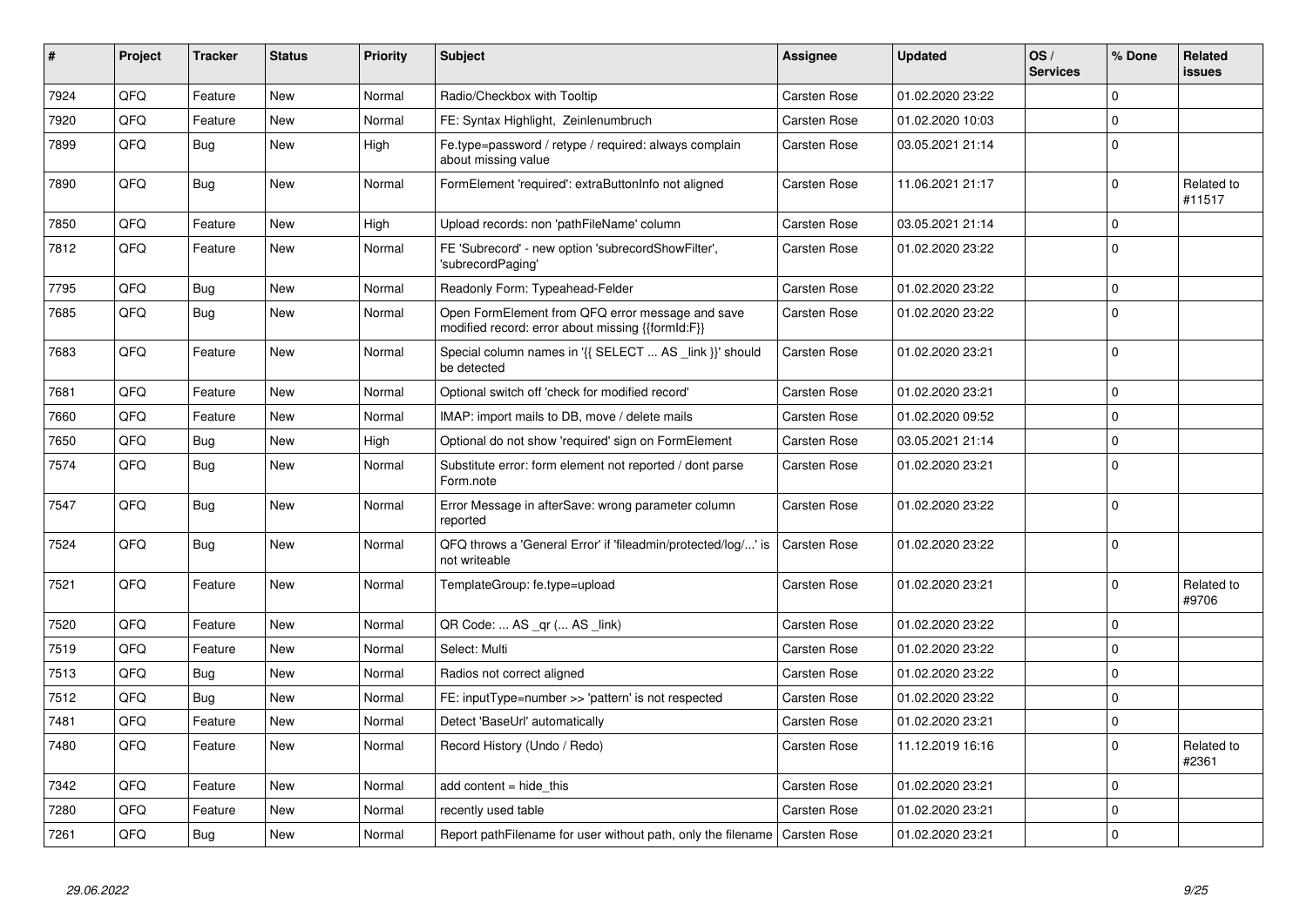| #    | Project | <b>Tracker</b> | <b>Status</b> | <b>Priority</b> | Subject                                                                                                                    | <b>Assignee</b>     | <b>Updated</b>   | OS/<br><b>Services</b> | % Done      | Related<br>issues                           |
|------|---------|----------------|---------------|-----------------|----------------------------------------------------------------------------------------------------------------------------|---------------------|------------------|------------------------|-------------|---------------------------------------------|
| 7239 | QFQ     | Feature        | New           | Normal          | TinyMCE: html tag whitelist                                                                                                | <b>Carsten Rose</b> | 01.02.2020 23:21 |                        | $\Omega$    | Related to<br>#14320                        |
| 7219 | QFQ     | Bug            | New           | Normal          | typeSheadSql / typeAheadSqlPrefetch: change to curly<br>braces                                                             | Carsten Rose        | 01.02.2020 23:21 |                        | $\Omega$    |                                             |
| 7175 | QFQ     | Feature        | <b>New</b>    | Normal          | Upload: md5 hash as filename                                                                                               | Carsten Rose        | 01.02.2020 23:21 |                        | $\Omega$    |                                             |
| 7119 | QFQ     | Feature        | New           | Normal          | Upload: scaleDownWidth, scaleDownHeight                                                                                    | Carsten Rose        | 01.02.2020 23:21 |                        | $\Omega$    |                                             |
| 7109 | QFQ     | Feature        | New           | Normal          | Dynamic Updates: row/element hide                                                                                          | Carsten Rose        | 01.02.2020 23:22 |                        | 0           | Has duplicate<br>#4081                      |
| 7102 | QFQ     | Feature        | New           | Normal          | Comment sign in report: '#' and '--'                                                                                       | Carsten Rose        | 01.02.2020 23:21 |                        | $\Omega$    |                                             |
| 7099 | QFQ     | Feature        | New           | Normal          | Redesign FormEditor                                                                                                        | Carsten Rose        | 01.02.2020 23:21 |                        | $\Omega$    |                                             |
| 7014 | QFQ     | Bug            | New           | Normal          | Sending invalid emails succeeds when<br>debug.redirectAllMailTo is set                                                     | Carsten Rose        | 01.02.2020 23:21 |                        | $\Omega$    |                                             |
| 7002 | QFQ     | <b>Bug</b>     | New           | Normal          | Dynamic Update: row does not disappear / appear                                                                            | Carsten Rose        | 01.02.2020 23:22 |                        | $\Omega$    |                                             |
| 6912 | QFQ     | <b>Bug</b>     | New           | Normal          | error Message Var 'deadline' already set in SIP - in Form<br>with FE.value={{deadline:R:::{{deadlinePeriod:Y}}}}           | Carsten Rose        | 01.02.2020 23:21 |                        | $\Omega$    |                                             |
| 6855 | QFQ     | Feature        | <b>New</b>    | Normal          | With {{feUser:U}}!={{feUser:T}}: Save / Delete: only possible<br>with {{feUserSave:U}}='yes' and '{{feUserDelete:U}}='yes' | Carsten Rose        | 01.02.2020 23:21 |                        | $\Omega$    |                                             |
| 6765 | QFQ     | Feature        | New           | Normal          | Moeglichkeit via QFQ eigene Logs zu schreiben                                                                              | Carsten Rose        | 01.02.2020 23:21 |                        | $\mathbf 0$ |                                             |
| 6723 | QFQ     | Feature        | New           | Normal          | Report QFQ Installation and Version                                                                                        | Carsten Rose        | 12.06.2021 09:07 |                        | $\Omega$    |                                             |
| 6677 | QFQ     | <b>Bug</b>     | New           | Normal          | Error message FE Action Element: no/wrong FE reference<br>who cause the problem.                                           | Carsten Rose        | 01.02.2020 23:21 |                        | $\Omega$    |                                             |
| 6609 | QFQ     | Feature        | <b>New</b>    | Normal          | Formlet: JSON API erweitern                                                                                                | Carsten Rose        | 01.02.2020 23:21 |                        | 50          |                                             |
| 6602 | QFQ     | Feature        | New           | Normal          | Formlet: in Report auf Mausklick ein mini-form oeffnen                                                                     | Carsten Rose        | 11.12.2019 16:16 |                        | $\Omega$    |                                             |
| 6594 | QFQ     | Feature        | New           | Normal          | Excel: on download, check if there is a valid sip                                                                          | Carsten Rose        | 01.02.2020 23:21 |                        | $\Omega$    |                                             |
| 6483 | QFQ     | <b>Bug</b>     | New           | Normal          | R Store funktioniert nicht bei 'Report Notation' im FE                                                                     | Carsten Rose        | 01.02.2020 23:21 |                        | $\Omega$    |                                             |
| 6462 | QFQ     | <b>Bug</b>     | New           | Normal          | File Upload: Nutzlose Fehlermeldung wenn Datei zu gross                                                                    | Carsten Rose        | 01.02.2020 23:21 |                        | $\Omega$    | Related to<br>#6139                         |
| 6437 | QFQ     | Feature        | New           | Normal          | Neuer Mode Button bei FormElementen                                                                                        | Carsten Rose        | 01.02.2020 23:21 |                        | $\Omega$    | Related to<br>#9668,<br>Blocked by<br>#9678 |
| 6292 | QFQ     | Feature        | New           | Normal          | Download: File speichern mit Hash aber original Filename in   Carsten Rose<br>der Datenbank vermerken fuer Downloads       |                     | 01.02.2020 23:21 |                        | $\mathbf 0$ |                                             |
| 6289 | QFQ     | Feature        | New           | Normal          | Form: Log                                                                                                                  | Carsten Rose        | 01.02.2020 23:21 |                        | 0           |                                             |
| 6261 | QFQ     | Feature        | New           | Normal          | Persistent SIP                                                                                                             | Carsten Rose        | 12.06.2021 09:07 |                        | 0           | Related to<br>#10819                        |
| 5782 | QFQ     | Feature        | New           | Normal          | NextCloud API                                                                                                              | Carsten Rose        | 01.02.2020 10:02 |                        | $\pmb{0}$   |                                             |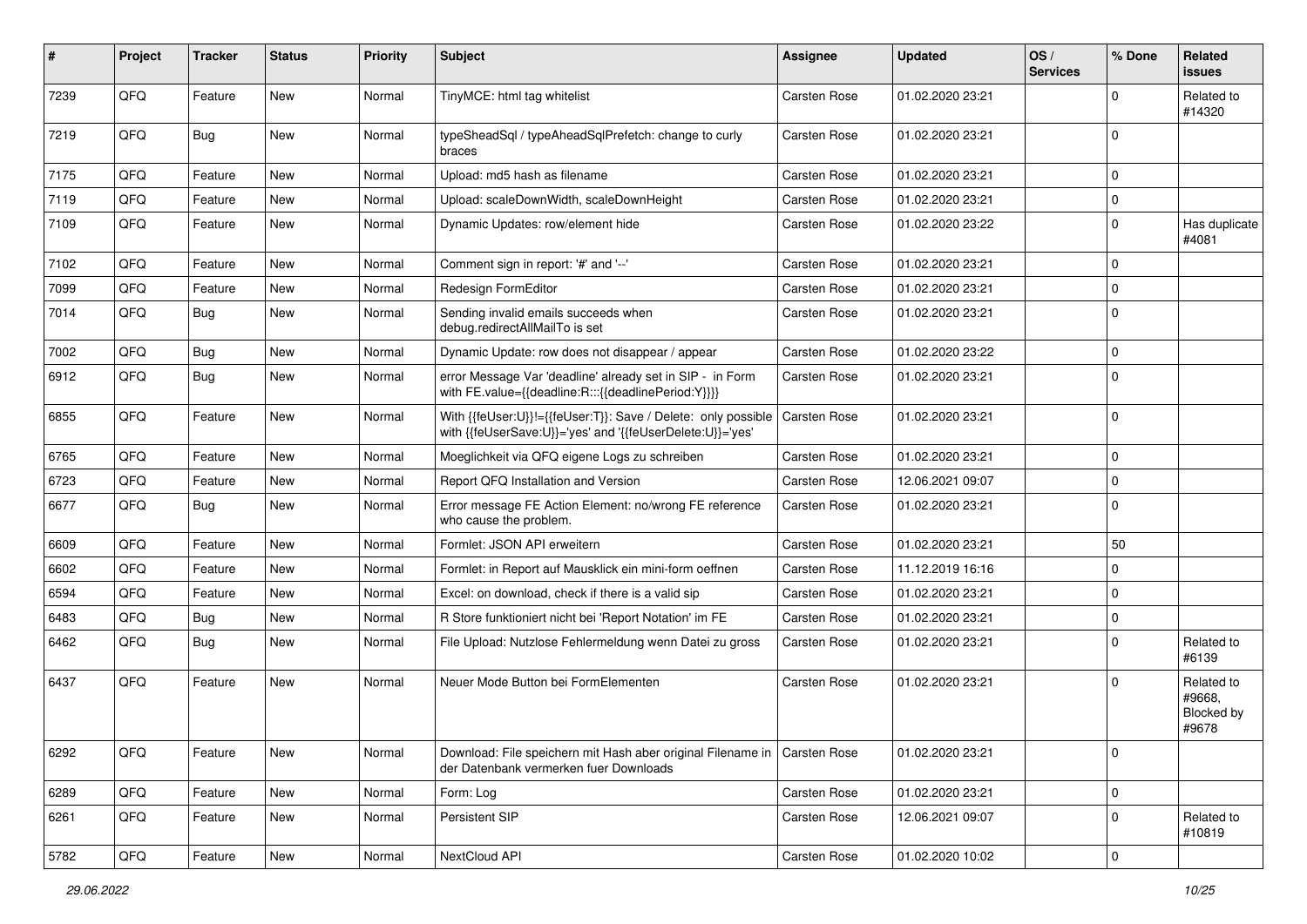| $\vert$ # | Project | <b>Tracker</b> | <b>Status</b> | <b>Priority</b> | Subject                                                                                            | Assignee            | <b>Updated</b>   | OS/<br><b>Services</b> | % Done      | Related<br><b>issues</b>                    |
|-----------|---------|----------------|---------------|-----------------|----------------------------------------------------------------------------------------------------|---------------------|------------------|------------------------|-------------|---------------------------------------------|
| 5715      | QFQ     | Feature        | <b>New</b>    | High            | PDF Caching                                                                                        | Carsten Rose        | 03.05.2021 21:14 |                        | $\Omega$    | Related to<br>#5851,<br>Related to<br>#6357 |
| 5576      | QFQ     | Bug            | <b>New</b>    | Normal          | Using MySQL 'DROP' requires privilege - wich is not really<br>necessary.                           | <b>Carsten Rose</b> | 01.02.2020 23:21 |                        | $\mathbf 0$ |                                             |
| 5559      | QFQ     | <b>Bug</b>     | <b>New</b>    | Normal          | FE.type = Upload: 'accept' might contain variables                                                 | Carsten Rose        | 11.05.2020 21:23 |                        | $\mathbf 0$ |                                             |
| 5459      | QFQ     | <b>Bug</b>     | New           | High            | Multi DB: spread system tables between 'QFQ' and<br>'Data'-DB                                      | <b>Carsten Rose</b> | 03.05.2021 21:14 |                        | $\mathbf 0$ | Related to<br>#4720                         |
| 5345      | QFQ     | Feature        | <b>New</b>    | Normal          | Report: UPDATE / INSERT / DELETE statements should<br>trigger subqueries, depending on the result. | Carsten Rose        | 27.05.2020 16:11 |                        | $\mathbf 0$ |                                             |
| 5305      | QFQ     | Bug            | <b>New</b>    | Normal          | Upload FormElement: nicht disabled by readonly Form                                                | <b>Carsten Rose</b> | 16.06.2021 13:43 |                        | $\mathbf 0$ | Related to<br>#9347,<br>Related to<br>#9834 |
| 5221      | QFQ     | <b>Bug</b>     | <b>New</b>    | High            | Download Dialog: Bleibt stehen in FF wenn Datei<br>automatisch gespeichert wird.                   | Carsten Rose        | 03.05.2021 21:14 |                        | $\Omega$    |                                             |
| 5131      | QFQ     | Feature        | New           | Normal          | Activate Spin Gear ('wait/busy' indicator) via LINK attribute                                      | <b>Carsten Rose</b> | 01.02.2020 23:21 |                        | $\pmb{0}$   |                                             |
| 4756      | QFQ     | <b>Bug</b>     | New           | Normal          | Form dirty even nothing changes                                                                    | Carsten Rose        | 11.12.2019 16:16 |                        | $\pmb{0}$   |                                             |
| 4413      | QFQ     | Feature        | New           | Normal          | fieldset: show/hidden, modeSql, dynamicUpdate                                                      | Carsten Rose        | 09.02.2022 15:19 |                        | $\pmb{0}$   |                                             |
| 4250      | QFQ     | Feature        | <b>New</b>    | Normal          | AutoCron in QFQ via PHP                                                                            | Carsten Rose        | 01.02.2020 23:21 |                        | $\mathbf 0$ | Related to<br>#3292.<br>Related to<br>#3291 |
| 4082      | QFQ     | Feature        | <b>New</b>    | Normal          | Dynamic Update: modeSql - useful default                                                           | Carsten Rose        | 01.02.2020 23:22 |                        | $\mathbf 0$ |                                             |
| 4050      | QFQ     | Feature        | New           | Normal          | sql.log: 1) FormElement ID which causes a specific action<br>2) Result in the same row.            | Carsten Rose        | 15.04.2020 11:35 |                        | $\pmb{0}$   | Related to<br>#5458                         |
| 4023      | QFQ     | Feature        | New           | Normal          | prepared statements - FE action: salveld, sqlInsert,<br>sqlUpdate, sqlDelete, sqlBefore, sqlAfter  | Carsten Rose        | 11.12.2019 16:15 |                        | $\Omega$    |                                             |
| 3864      | QFQ     | Feature        | New           | Normal          | Encrypt / decrypt field                                                                            | Carsten Rose        | 08.03.2021 18:08 |                        | $\mathbf 0$ |                                             |
| 3727      | QFQ     | Feature        | <b>New</b>    | High            | Security: Session Hijacking erschweren                                                             | Carsten Rose        | 03.05.2021 21:14 |                        | $\mathbf 0$ |                                             |
| 3547      | QFQ     | Bug            | New           | Normal          | FE of type 'note' causes writing of empty fields.                                                  | Carsten Rose        | 01.02.2020 23:21 |                        | $\pmb{0}$   |                                             |
| 3504      | QFQ     | Feature        | <b>New</b>    | Normal          | Logging: welche Action FEs werden wann wie ausgefuehrt                                             | Carsten Rose        | 01.02.2020 23:21 |                        | $\mathbf 0$ | Related to<br>#5458.<br>Related to<br>#4092 |
| 3432      | QFQ     | Feature        | New           | Normal          | subrecord: dynamicUpdate                                                                           | Carsten Rose        | 11.06.2020 21:10 |                        | $\Omega$    | Related to<br>#5691                         |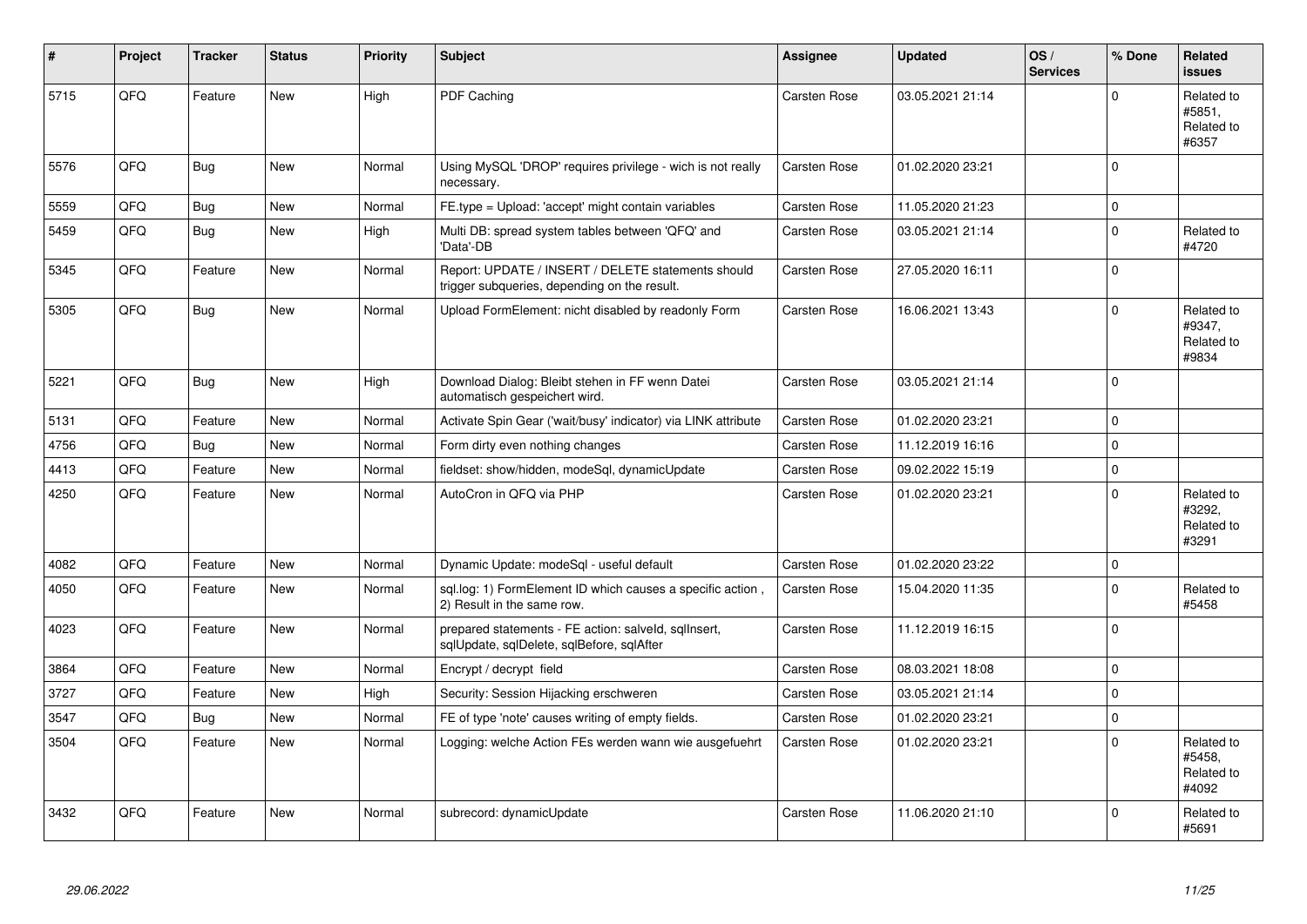| $\vert$ # | Project | <b>Tracker</b> | <b>Status</b> | <b>Priority</b> | <b>Subject</b>                                                                                     | Assignee            | <b>Updated</b>   | OS/<br><b>Services</b> | % Done       | Related<br><b>issues</b>                                               |
|-----------|---------|----------------|---------------|-----------------|----------------------------------------------------------------------------------------------------|---------------------|------------------|------------------------|--------------|------------------------------------------------------------------------|
| 2361      | QFQ     | Feature        | <b>New</b>    | Normal          | Logging wer/wann/wo welches Formular aufgerufen hat                                                | Carsten Rose        | 11.12.2019 16:15 |                        | $\Omega$     | Related to<br>#4432,<br>Related to<br>#7480                            |
| 14371     | QFQ     | Feature        | Priorize      | Normal          | <b>LDAP via REPORT</b>                                                                             | Carsten Rose        | 19.06.2022 16:37 |                        | $\mathbf 0$  |                                                                        |
| 14290     | QFQ     | Feature        | Priorize      | Normal          | FormEditor: Show Table Definition                                                                  | Carsten Rose        | 19.06.2022 16:37 |                        | $\mathbf 0$  |                                                                        |
| 14283     | QFQ     | Bug            | Priorize      | Normal          | HEIC / HEIF convert doesn't trigger                                                                | Carsten Rose        | 19.06.2022 16:37 |                        | $\mathbf 0$  |                                                                        |
| 12504     | QFQ     | Feature        | Priorize      | Normal          | sql.log: report fe.id                                                                              | Carsten Rose        | 05.05.2021 22:09 |                        | $\mathbf 0$  |                                                                        |
| 12503     | QFQ     | Feature        | Priorize      | Normal          | Detect dangerous UPDATE statement with missing WHERE                                               | <b>Carsten Rose</b> | 05.05.2021 22:09 |                        | $\mathbf 0$  |                                                                        |
| 12452     | QFQ     | Feature        | Priorize      | Normal          | BaseURL: alsways with '/' at the end                                                               | <b>Carsten Rose</b> | 19.06.2022 13:45 |                        | $\Omega$     | Related to<br>#10782                                                   |
| 12325     | QFQ     | <b>Bug</b>     | Priorize      | Normal          | MultiDB form.dblndex not working for report syntax                                                 | Carsten Rose        | 07.09.2021 13:37 |                        | $\mathbf 0$  | Related to<br>#12145,<br>Related to<br>#12314                          |
| 11320     | QFQ     | Feature        | Priorize      | Normal          | Typo3 Version 10 support                                                                           | Carsten Rose        | 05.05.2021 22:09 |                        | $\mathbf 0$  |                                                                        |
| 10015     | QFQ     | Feature        | Priorize      | Normal          | Monospace in Textarea                                                                              | Carsten Rose        | 03.02.2020 13:40 |                        | $\mathbf{0}$ |                                                                        |
| 10012     | QFQ     | Feature        | Priorize      | Normal          | redirectAllMailTo: {{beEmail:T}}                                                                   | Carsten Rose        | 08.05.2021 09:54 |                        | $\mathbf 0$  | Related to<br>#12412,<br>Related to<br>#12413,<br>Related to<br>#10011 |
| 10011     | QFQ     | Feature        | Priorize      | Normal          | Offer new STORE_TYPO3 Variable 'beUser', 'beEmail'                                                 | <b>Carsten Rose</b> | 08.05.2021 09:51 |                        | $\Omega$     | Related to<br>#10012,<br>Related to<br>#12511                          |
| 10005     | QFQ     | Feature        | Priorize      | Normal          | Report / special column name:  AS _calendar                                                        | <b>Carsten Rose</b> | 03.06.2020 17:28 |                        | $\mathbf 0$  |                                                                        |
| 9975      | QFQ     | <b>Bug</b>     | Priorize      | Normal          | Dropdown Menu: 'r:3' broken                                                                        | Carsten Rose        | 01.02.2020 10:13 |                        | $\mathbf 0$  |                                                                        |
| 9968      | QFQ     | Feature        | Priorize      | Normal          | Tooltip in Links for Developer                                                                     | Carsten Rose        | 01.02.2020 23:17 |                        | $\mathbf 0$  |                                                                        |
| 9958      | QFQ     | <b>Bug</b>     | Priorize      | Normal          | Broken subrecord query: no error message                                                           | Carsten Rose        | 05.02.2021 15:15 |                        | $\mathbf 0$  |                                                                        |
| 9947      | QFQ     | <b>Bug</b>     | Priorize      | Normal          | Unwanted error message if missing 'typeAheadSqlPrefetch'                                           | Carsten Rose        | 01.02.2020 10:13 |                        | $\mathbf 0$  |                                                                        |
| 9928      | QFQ     | Feature        | Priorize      | Normal          | SpecialColumnName: a) Deprecated: ' AS "_+tag " ' , b)<br>New: ' AS "_ <tag1><tag2>"</tag2></tag1> | Carsten Rose        | 01.02.2020 23:17 |                        | $\mathbf 0$  | Related to<br>#9929                                                    |
| 9900      | QFQ     | Feature        | Priorize      | Normal          | Generic API Call: tt-content record >> JSON                                                        | Carsten Rose        | 01.02.2020 10:13 |                        | $\mathbf 0$  |                                                                        |
| 9862      | QFQ     | <b>Bug</b>     | Priorize      | Normal          | Failed writing to sql mail qfq.log should throw an exception                                       | Carsten Rose        | 01.02.2020 10:13 |                        | $\mathbf 0$  |                                                                        |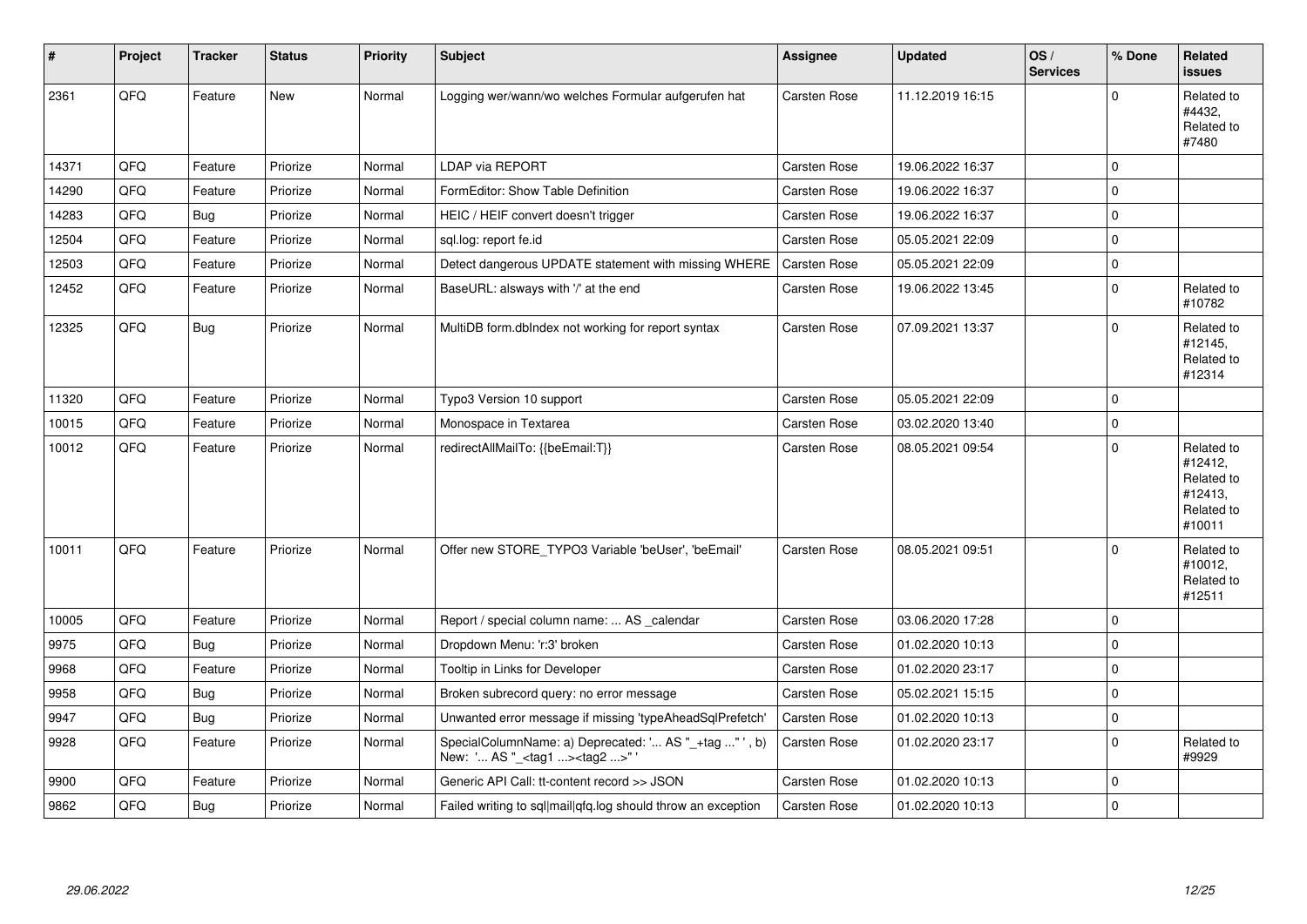| #    | Project | <b>Tracker</b> | <b>Status</b> | <b>Priority</b> | <b>Subject</b>                                                                                           | <b>Assignee</b>     | <b>Updated</b>   | OS/<br><b>Services</b> | % Done   | Related<br><b>issues</b>                                                |
|------|---------|----------------|---------------|-----------------|----------------------------------------------------------------------------------------------------------|---------------------|------------------|------------------------|----------|-------------------------------------------------------------------------|
| 9834 | QFQ     | <b>Bug</b>     | Priorize      | Normal          | Input elements with tag 'disabled' are missing on<br>form-submit: server option 'processReadOnly' broken | Carsten Rose        | 07.12.2021 16:43 |                        | $\Omega$ | Related to<br>#9691,<br>Related to<br>#5305, Has<br>duplicate<br>#12331 |
| 9668 | QFQ     | Feature        | Priorize      | Normal          | Form.mode: rename 'hidden' to 'hide'                                                                     | Carsten Rose        | 05.05.2021 22:14 |                        | $\Omega$ | Related to<br>#6437                                                     |
| 9534 | QFQ     | <b>Bug</b>     | Priorize      | Urgent          | FE.type=upload: 'Unknown Mode: ID"                                                                       | <b>Carsten Rose</b> | 03.05.2021 21:14 |                        | $\Omega$ | Related to<br>#9532                                                     |
| 9394 | QFQ     | Feature        | Priorize      | Normal          | REST: allow for non numerical ids in get requests                                                        | Carsten Rose        | 05.05.2021 22:10 |                        | $\Omega$ |                                                                         |
| 9346 | QFQ     | Feature        | Priorize      | Normal          | beforeSave: check if an upload is given                                                                  | Carsten Rose        | 11.06.2021 21:18 |                        | 0        |                                                                         |
| 9173 | QFQ     | <b>Bug</b>     | Priorize      | Urgent          | Stale Record Lock: Firefox                                                                               | <b>Carsten Rose</b> | 03.05.2021 21:14 |                        | $\Omega$ | Related to<br>#9789                                                     |
| 9121 | QFQ     | <b>Bug</b>     | Priorize      | High            | sip links have r and __dbIndexData set                                                                   | Carsten Rose        | 12.06.2021 10:41 |                        | $\Omega$ |                                                                         |
| 8963 | QFQ     | Feature        | Priorize      | Normal          | Setting values in a store: flexible way                                                                  | Carsten Rose        | 05.05.2021 22:10 |                        | $\Omega$ | Related to<br>#8975                                                     |
| 8585 | QFQ     | Feature        | Priorize      | Normal          | Enhance Error message for 'unknown form'                                                                 | <b>Carsten Rose</b> | 01.02.2020 10:13 |                        | $\Omega$ |                                                                         |
| 8584 | QFQ     | Feature        | Priorize      | Normal          | FE 'Action' - never assign to Container (except Template<br>Group)                                       | Carsten Rose        | 01.02.2020 10:13 |                        | $\Omega$ |                                                                         |
| 8277 | QFQ     | Feature        | Priorize      | Normal          | fe.parameter.default=                                                                                    | Carsten Rose        | 01.02.2020 23:17 |                        | $\Omega$ | Related to<br>#8113                                                     |
| 8204 | QFQ     | Feature        | Priorize      | High            | Position 'required mark'                                                                                 | Carsten Rose        | 16.06.2021 13:44 |                        | 0        |                                                                         |
| 8082 | QFQ     | Feature        | Priorize      | High            | Contact form without saving record                                                                       | Carsten Rose        | 07.12.2021 15:20 |                        | $\Omega$ | Related to<br>#8587,<br><b>Blocks</b><br>#11850                         |
| 8044 | QFQ     | Feature        | Priorize      | Normal          | Transaction: a) Form, b) Report                                                                          | Carsten Rose        | 05.05.2021 22:14 |                        | $\Omega$ | Related to<br>#8043                                                     |
| 8037 | QFQ     | <b>Bug</b>     | Priorize      | Normal          | FE.type=upload (advanced mode): {{slaveld:V}} missing<br>during dynamic update                           | Carsten Rose        | 01.02.2020 10:13 |                        | $\Omega$ |                                                                         |
| 8034 | QFQ     | Feature        | Priorize      | Normal          | FormElement 'data': 22.22.2222 should not be accepted                                                    | Carsten Rose        | 01.02.2020 10:13 |                        | $\Omega$ |                                                                         |
| 7656 | QFQ     | <b>Bug</b>     | Priorize      | Normal          | FE with required, 'pattern' and 'extraButtonLock': always<br>complain about missing value                | Carsten Rose        | 01.02.2020 10:13 |                        | $\Omega$ |                                                                         |
| 7630 | QFQ     | Feature        | Priorize      | Normal          | detailed error message for simple upload                                                                 | Carsten Rose        | 01.02.2020 10:13 |                        | $\Omega$ |                                                                         |
| 7616 | QFQ     | Bug            | Priorize      | Normal          | Selectlist with Enum & Dynamic Update                                                                    | Carsten Rose        | 01.02.2020 10:13 |                        | $\Omega$ |                                                                         |
| 7522 | QFQ     | Feature        | Priorize      | Normal          | Inserting default index.html to folder (Avoid Apache<br>Indexing)                                        | Carsten Rose        | 01.02.2020 10:13 |                        | $\Omega$ |                                                                         |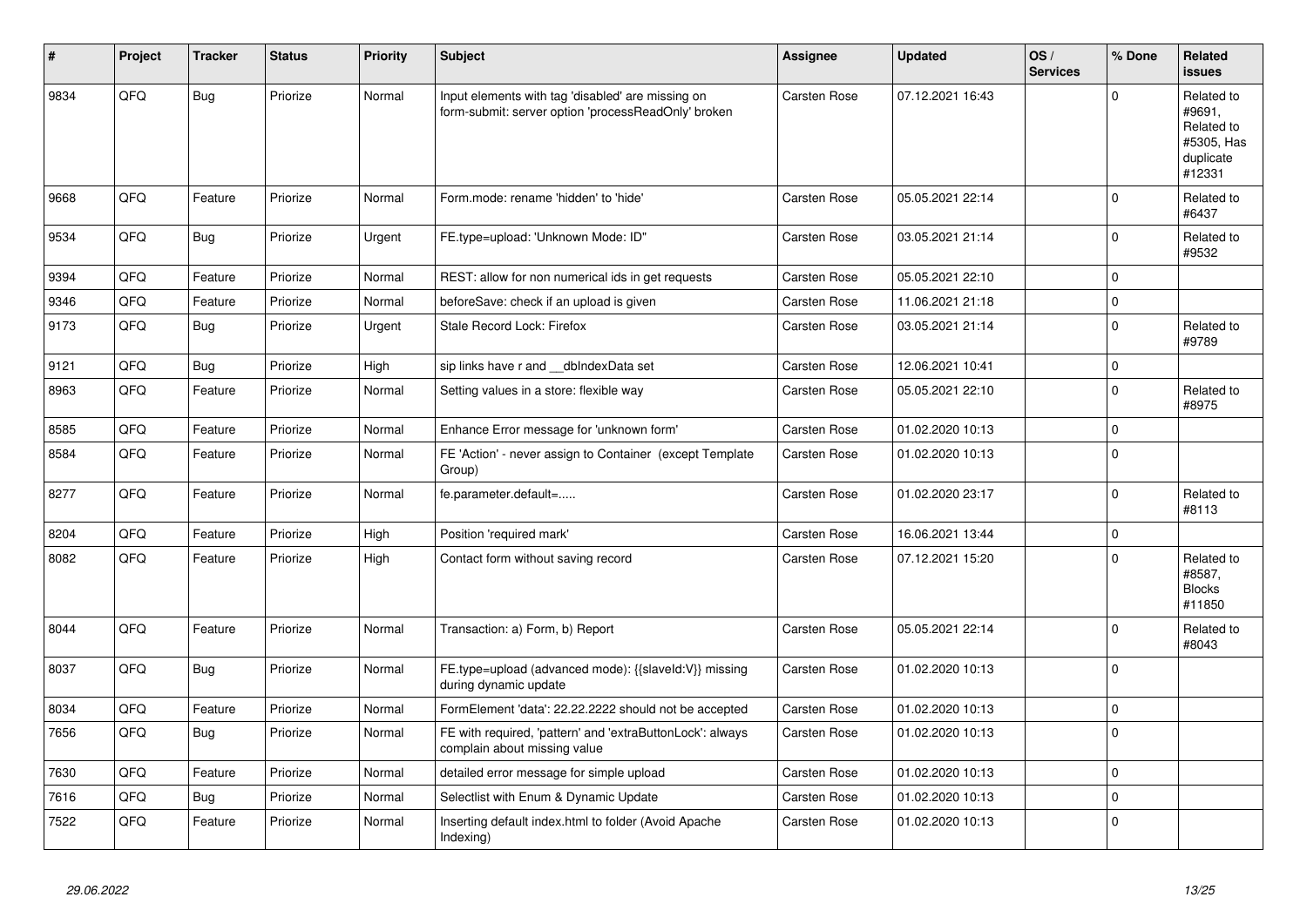| #     | Project | <b>Tracker</b> | <b>Status</b> | <b>Priority</b> | <b>Subject</b>                                                                          | <b>Assignee</b>     | <b>Updated</b>   | OS/<br><b>Services</b> | % Done   | Related<br>issues                                                                                                              |
|-------|---------|----------------|---------------|-----------------|-----------------------------------------------------------------------------------------|---------------------|------------------|------------------------|----------|--------------------------------------------------------------------------------------------------------------------------------|
| 7290  | QFQ     | Feature        | Priorize      | Normal          | FormEditor: title as textarea if LEN(title)>60                                          | Carsten Rose        | 01.02.2020 10:13 |                        | $\Omega$ | Blocked by<br>#7682                                                                                                            |
| 7217  | QFQ     | Feature        | Priorize      | Normal          | Download: notice User if `_sip=?` is missing                                            | Carsten Rose        | 01.02.2020 10:13 |                        | $\Omega$ |                                                                                                                                |
| 6998  | QFQ     | Feature        | Priorize      | Normal          | Form: with debug=on show column information as tooltip of<br>column label               | Carsten Rose        | 01.02.2020 10:13 |                        | $\Omega$ |                                                                                                                                |
| 6574  | QFQ     | <b>Bug</b>     | Priorize      | Normal          | qfq.log: Fehlermeldung wurde angezeigt, aber nicht geloggt                              | Carsten Rose        | 01.02.2020 10:13 |                        | $\Omega$ |                                                                                                                                |
| 6116  | QFQ     | <b>Bug</b>     | Priorize      | High            | value of checkbox not saved                                                             | Carsten Rose        | 07.12.2021 17:19 |                        | $\Omega$ |                                                                                                                                |
| 5942  | QFQ     | Feature        | Priorize      | Normal          | 'L' and 'type': append to links, generate via '_link' by using<br>'u:' .                | Carsten Rose        | 01.02.2020 10:13 |                        | $\Omega$ |                                                                                                                                |
| 3867  | QFQ     | Feature        | Priorize      | Normal          | Readonly Formular: Template Groups add/delete<br>ausbeldnen                             | Carsten Rose        | 05.05.2021 22:12 |                        | $\Omega$ |                                                                                                                                |
| 3782  | QFQ     | <b>Bug</b>     | Priorize      | Normal          | Bei fehlerhafter Eingabe (z.B. Datum) sollte das erwartete<br>Format angezeigt werden   | Carsten Rose        | 01.02.2020 10:13 |                        | $\Omega$ |                                                                                                                                |
| 12463 | QFQ     | <b>Bug</b>     | ToDo          | High            | QFQ Function: 'function' and 'sql' on same level - output of<br>sal is shown two times. | Carsten Rose        | 15.12.2021 16:31 |                        | $\Omega$ |                                                                                                                                |
| 12395 | QFQ     | <b>Bug</b>     | ToDo          | High            | QFQ Function: Result two times shown                                                    | Carsten Rose        | 18.02.2022 08:59 |                        | $\Omega$ |                                                                                                                                |
| 14323 | QFQ     | <b>Bug</b>     | In Progress   | Normal          | Report: render=both single - no impact                                                  | Carsten Rose        | 19.06.2022 18:31 |                        | $\Omega$ |                                                                                                                                |
| 14175 | QFQ     | <b>Bug</b>     | In Progress   | Normal          | Opening a form with no QFQ Session cookie fails                                         | Carsten Rose        | 03.06.2022 10:40 |                        | 0        |                                                                                                                                |
| 13330 | QFQ     | Feature        | In Progress   | Normal          | Multi Form: Upload                                                                      | Carsten Rose        | 07.11.2021 12:40 |                        | 50       | Related to<br>#9706                                                                                                            |
| 12440 | QFQ     | Feature        | In Progress   | Normal          | Typo3 V10 upgrade (durchfuehren und testen)                                             | Carsten Rose        | 21.03.2022 09:53 |                        | 50       | Related to<br>#12357,<br>Related to<br>#12067,<br>Related to<br>#10661                                                         |
| 12439 | QFQ     | Feature        | In Progress   | Normal          | TinyMCE Paste from Word & Character Count/Limit                                         | <b>Carsten Rose</b> | 05.05.2021 22:15 |                        | $\Omega$ |                                                                                                                                |
| 11980 | QFQ     | Feature        | In Progress   | Normal          | protected verzeichnis MUSS geschützt werden                                             | Carsten Rose        | 07.09.2021 13:30 |                        | $\Omega$ |                                                                                                                                |
| 11517 | QFQ     | <b>Bug</b>     | In Progress   | Normal          | extraButtonInfo Broken for multiple FormElements                                        | Carsten Rose        | 12.05.2022 13:12 |                        | $\Omega$ | Related to<br>#7890,<br>Related to<br>#3811, Has<br>duplicate<br>#10905, Has<br>duplicate<br>#10553, Has<br>duplicate<br>#6779 |
| 11076 | QFQ     | Feature        | In Progress   | Normal          | SELECT  AS _websocket                                                                   | Carsten Rose        | 30.08.2020 17:49 |                        | $\Omega$ |                                                                                                                                |
| 10793 | QFQ     | Feature        | In Progress   | Normal          | <b>Update NPM Packages</b>                                                              | Carsten Rose        | 07.09.2021 13:25 |                        | $30\,$   |                                                                                                                                |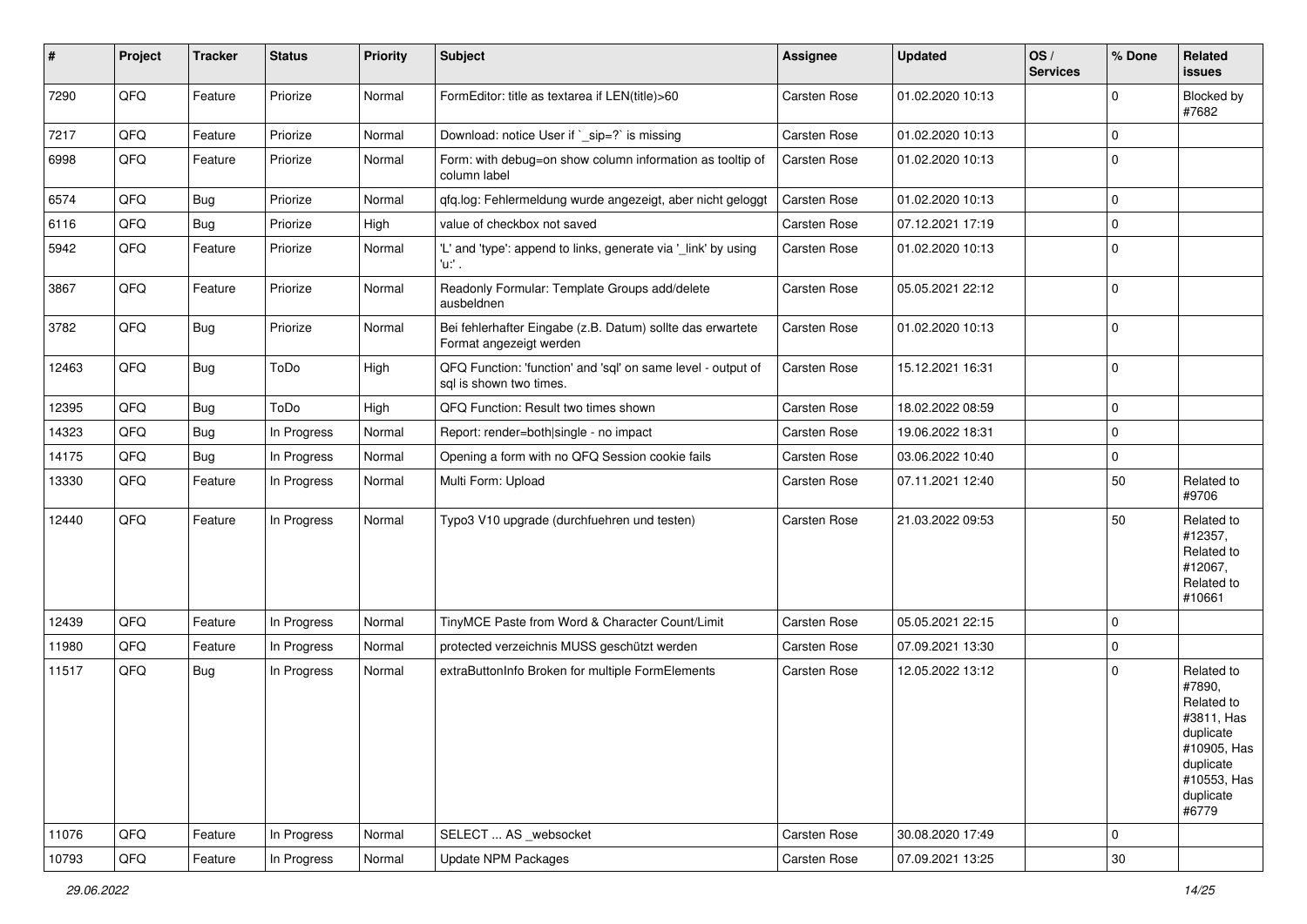| #     | Project | <b>Tracker</b> | <b>Status</b>              | <b>Priority</b> | <b>Subject</b>                                                      | <b>Assignee</b>     | <b>Updated</b>   | OS/<br><b>Services</b> | % Done      | Related<br>issues                                                     |
|-------|---------|----------------|----------------------------|-----------------|---------------------------------------------------------------------|---------------------|------------------|------------------------|-------------|-----------------------------------------------------------------------|
| 10661 | QFQ     | <b>Bug</b>     | In Progress                | Normal          | Typo3 Warnungen                                                     | <b>Carsten Rose</b> | 07.09.2021 13:23 |                        | $\Omega$    | Related to<br>#12440                                                  |
| 10443 | QFQ     | Feature        | In Progress                | Normal          | Konzept_api / _live                                                 | <b>Carsten Rose</b> | 07.05.2020 09:39 |                        | 0           |                                                                       |
| 9789  | QFQ     | Bug            | In Progress                | High            | Record Lock: release to early on 'leave page'                       | <b>Carsten Rose</b> | 10.01.2022 09:25 |                        | 100         | Related to<br>#10081,<br>Related to<br>#9173,<br>Related to<br>#8702  |
| 9691  | QFQ     | <b>Bug</b>     | In Progress                | Normal          | Checkbox: dynamic update > readonly                                 | <b>Carsten Rose</b> | 01.02.2020 23:22 |                        | 50          | Related to<br>#9834                                                   |
| 9517  | QFQ     | Feature        | In Progress                | High            | Input multiple tags with typeahead                                  | <b>Carsten Rose</b> | 03.05.2021 21:14 |                        | 40          | Related to<br>#10150                                                  |
| 6250  | QFQ     | Feature        | In Progress                | Normal          | Enhance layout: a) Subrecord, b) Subrecord-Title                    | <b>Carsten Rose</b> | 01.02.2020 23:22 |                        | 0           | Related to<br>#5391                                                   |
| 5695  | QFQ     | Feature        | In Progress                | Normal          | <b>Multiform</b>                                                    | Carsten Rose        | 02.01.2021 18:38 |                        | 0           |                                                                       |
| 13566 | QFQ     | Feature        | Ready to sync<br>(develop) | Normal          | Delete config-example.qfq.php file                                  | Carsten Rose        | 23.12.2021 09:25 |                        | $\mathbf 0$ |                                                                       |
| 12584 | QFQ     | Feature        | Feedback                   | Normal          | T3 v10 migration script: replace alias-patterns (v11)               | Carsten Rose        | 28.05.2022 11:12 |                        | 100         |                                                                       |
| 12546 | QFQ     | Bug            | Feedback                   | Normal          | Branch 'Development' - Unit Tests mit dirty workaround<br>angepasst | Carsten Rose        | 19.03.2022 17:48 |                        | $\mathbf 0$ |                                                                       |
| 5894  | QFQ     | Feature        | Feedback                   | Normal          | Typeahead in Report: show/hide rows dynamically                     | <b>Carsten Rose</b> | 18.02.2022 08:50 |                        | 0           | Related to<br>#5893.<br>Related to<br>#5885                           |
| 12611 | QFQ     | Feature        | Some day<br>maybe          | Normal          | Refactoring: Bootstrap with Lazy Loading                            | <b>Carsten Rose</b> | 08.06.2022 10:37 |                        | $\Omega$    | Related to<br>#12490,<br>Related to<br>#10013,<br>Related to<br>#7732 |
| 12337 | QFQ     | Feature        | Some day<br>maybe          | Normal          | Database.php: better caching                                        | <b>Carsten Rose</b> | 16.09.2021 15:10 |                        | $\Omega$    |                                                                       |
| 12315 | QFQ     | Feature        | Some day<br>maybe          | Normal          | Form History (Diffs) / Backups                                      | Carsten Rose        | 16.09.2021 15:10 |                        | $\mathbf 0$ |                                                                       |
| 11323 | QFQ     | Feature        | Some day<br>maybe          | Normal          | Report Frontend Editor Modal + Codemirror                           | Carsten Rose        | 16.09.2021 15:10 |                        | 0           | Related to<br>#11036                                                  |
| 11322 | QFG     | Feature        | Some day<br>maybe          | Normal          | Form Element JSON - (multiline parameter field)                     | Carsten Rose        | 16.09.2021 15:10 |                        | 0           |                                                                       |
| 11217 | QFG     | Feature        | Some day<br>maybe          | Normal          | <b>Extend Script Functionality</b>                                  | Carsten Rose        | 16.09.2021 15:10 |                        | $\pmb{0}$   |                                                                       |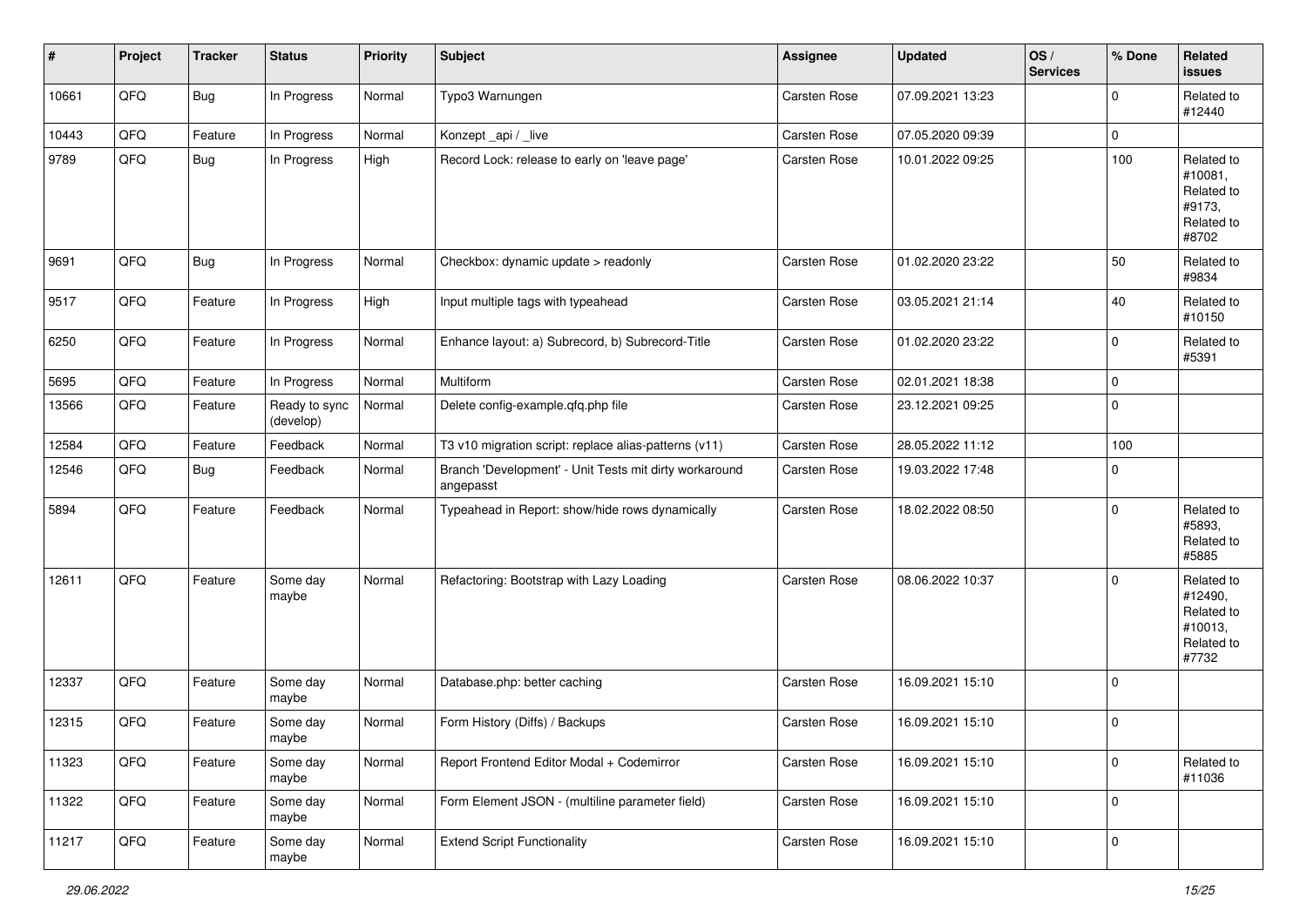| #     | Project | <b>Tracker</b> | <b>Status</b>     | <b>Priority</b> | <b>Subject</b>                                                          | <b>Assignee</b>     | <b>Updated</b>   | OS/<br><b>Services</b> | % Done      | Related<br><b>issues</b>                                              |
|-------|---------|----------------|-------------------|-----------------|-------------------------------------------------------------------------|---------------------|------------------|------------------------|-------------|-----------------------------------------------------------------------|
| 11036 | QFQ     | Feature        | Some day<br>maybe | Normal          | inline report editor permissions                                        | <b>Carsten Rose</b> | 16.09.2021 15:09 |                        | $\mathbf 0$ | Related to<br>#11323                                                  |
| 10745 | QFQ     | Feature        | Some day<br>maybe | Normal          | Tablesorter Excel Export                                                | Carsten Rose        | 16.09.2021 15:09 |                        | $\pmb{0}$   |                                                                       |
| 10716 | QFQ     | Feature        | Some day<br>maybe | Normal          | Business Logic mit Externen Skripten                                    | Carsten Rose        | 16.09.2021 15:10 |                        | $\Omega$    | Related to<br>#10713,<br>Related to<br>#8217                          |
| 10116 | QFQ     | Feature        | Some day<br>maybe | Normal          | TypeAhead: Tag - show inside 'input' element                            | Carsten Rose        | 16.09.2021 15:09 |                        | $\mathbf 0$ |                                                                       |
| 10095 | QFQ     | Feature        | Some day<br>maybe | Normal          | Generic Gitlab Integration into QFQ                                     | Carsten Rose        | 16.09.2021 15:10 |                        | $\pmb{0}$   |                                                                       |
| 10013 | QFQ     | Feature        | Some day<br>maybe | Normal          | FE.typ=editor: CodeMirror                                               | Carsten Rose        | 08.06.2022 10:37 |                        | $\Omega$    | Related to<br>#12611,<br>Related to<br>#12490,<br>Related to<br>#7732 |
| 9704  | QFQ     | Feature        | Some day<br>maybe | Normal          | Thumbnails Generieren beim Splitten von PDF Files                       | Carsten Rose        | 11.12.2019 16:01 |                        | $\mathbf 0$ |                                                                       |
| 9669  | QFQ     | <b>Bug</b>     | Some day<br>maybe | Normal          | Checkbox / Template Group: radio/checkbox visible broken<br>after 'add' | Carsten Rose        | 16.06.2021 13:47 |                        | $\Omega$    | Related to<br>#8091                                                   |
| 9579  | QFQ     | Feature        | Some day<br>maybe | Normal          | Multiform with Process Row                                              | Carsten Rose        | 11.12.2019 16:01 |                        | $\mathbf 0$ |                                                                       |
| 9281  | QFQ     | <b>Bug</b>     | Some day<br>maybe | Normal          | Allow STRICT_TRANS_TABLES                                               | Carsten Rose        | 02.01.2021 18:43 |                        | $\Omega$    |                                                                       |
| 8894  | QFQ     | Feature        | Some day<br>maybe | Normal          | Documentation Tags Usable in QFQ Application                            | Carsten Rose        | 11.12.2019 16:01 |                        | $\mathbf 0$ |                                                                       |
| 8892  | QFQ     | Feature        | Some day<br>maybe | Normal          | Display and Edit SQL Comments in Form Editor                            | Carsten Rose        | 11.12.2019 16:01 |                        | $\mathbf 0$ |                                                                       |
| 8586  | QFQ     | Feature        | Some day<br>maybe | Normal          | QFQ: Enhance Error message for 'record not found'                       | Carsten Rose        | 16.09.2021 15:10 |                        | $\mathbf 0$ |                                                                       |
| 8520  | QFQ     | Feature        | Some day<br>maybe | Normal          | Bring QFQ to Composer                                                   | Carsten Rose        | 16.09.2021 15:10 |                        | $\mathbf 0$ |                                                                       |
| 8106  | QFQ     | <b>Bug</b>     | Some day<br>maybe | Normal          | Dynamic Update: Feld kann nicht auf empty zurückgesetzt<br>werden       | Carsten Rose        | 11.12.2019 16:01 |                        | $\mathbf 0$ |                                                                       |
| 8101  | QFQ     | Feature        | Some day<br>maybe | Normal          | Password hash: support further hashing methods                          | Carsten Rose        | 16.09.2021 15:10 |                        | $\mathbf 0$ |                                                                       |
| 7456  | QFQ     | Bug            | Some day<br>maybe | Low             | Todos in Code: solve or make ticket                                     | Carsten Rose        | 16.09.2021 15:10 |                        | $\pmb{0}$   |                                                                       |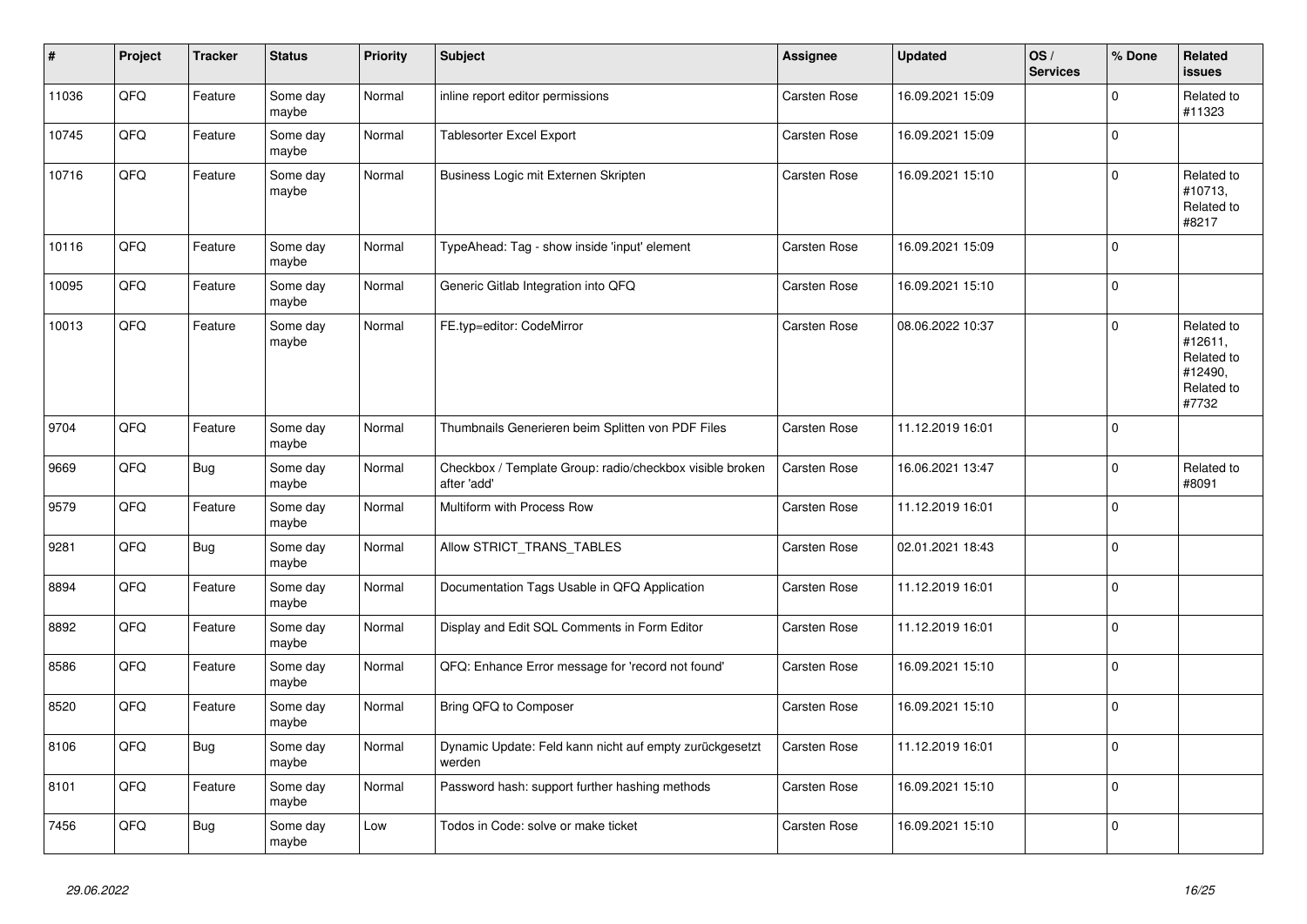| #    | Project | <b>Tracker</b> | <b>Status</b>     | <b>Priority</b> | Subject                                                                                                              | <b>Assignee</b>     | <b>Updated</b>   | OS/<br><b>Services</b> | % Done      | Related<br>issues                           |
|------|---------|----------------|-------------------|-----------------|----------------------------------------------------------------------------------------------------------------------|---------------------|------------------|------------------------|-------------|---------------------------------------------|
| 7453 | QFQ     | Feature        | Some day<br>maybe | Normal          | import / export forms QFQ                                                                                            | <b>Carsten Rose</b> | 16.09.2021 15:10 |                        | $\Omega$    |                                             |
| 7452 | QFQ     | Feature        | Some day<br>maybe | Normal          | automate deployment new QFQ version                                                                                  | Carsten Rose        | 16.09.2021 15:10 |                        | 0           |                                             |
| 7336 | QFQ     | Feature        | Some day<br>maybe | Normal          | PDF Upload: disallow PDFs with specific Meta information                                                             | Carsten Rose        | 11.12.2019 16:01 |                        | 0           |                                             |
| 7107 | QFQ     | Feature        | Some day<br>maybe | Normal          | Showcase Registration Tool: Anmeldung / Administration :<br>Liste Anmeldungen / Emaileinaldung                       | Carsten Rose        | 11.12.2019 16:01 |                        | 0           |                                             |
| 6715 | QFQ     | Feature        | Some day<br>maybe | Normal          | Code-Refactoring: dbArray vereinheitlichen                                                                           | Carsten Rose        | 11.12.2019 16:02 |                        | $\mathbf 0$ |                                             |
| 5991 | QFQ     | <b>Bug</b>     | Some day<br>maybe | Normal          | URLs with ' ' or long parameter are problematic                                                                      | Carsten Rose        | 01.02.2020 23:19 |                        | $\mathbf 0$ |                                             |
| 5983 | QFQ     | Feature        | Some day<br>maybe | Normal          | Form Submit (save & update): normalize date/-time FE                                                                 | Carsten Rose        | 01.02.2020 23:19 |                        | $\mathbf 0$ |                                             |
| 5852 | QFQ     | Feature        | Some day<br>maybe | Normal          | Logging: mail.log / sql.log - im FE anzeigen und via AJAX<br>aktualisieren                                           | Carsten Rose        | 01.02.2020 23:19 |                        | $\Omega$    | Related to<br>#5885                         |
| 5768 | QFQ     | <b>Bug</b>     | Some day<br>maybe | Normal          | '{{pageLanguage:T}}' missing if QFQ is called via api                                                                | Carsten Rose        | 01.02.2020 23:19 |                        | 0           |                                             |
| 5706 | QFQ     | <b>Bug</b>     | Some day<br>maybe | Normal          | upload: fileDestination needs to be sanatized                                                                        | Carsten Rose        | 01.02.2020 23:19 |                        | 0           |                                             |
| 5665 | QFQ     | Feature        | Some day<br>maybe | Normal          | Versuch das '{{!' nicht mehr noetig ist.                                                                             | Carsten Rose        | 01.02.2020 23:20 |                        | $\mathbf 0$ | Related to<br>#7432,<br>Related to<br>#7434 |
| 5579 | QFQ     | Feature        | Some day<br>maybe | Normal          | Enhance Doc / Presentation: variable type 'link column type'                                                         | Carsten Rose        | 01.02.2020 23:19 |                        | $\mathbf 0$ |                                             |
| 5557 | QFQ     | <b>Bug</b>     | Some day<br>maybe | Normal          | Form load: STORE_RECORD filled, but should be empty                                                                  | Carsten Rose        | 01.02.2020 23:19 |                        | $\mathbf 0$ |                                             |
| 5548 | QFQ     | Feature        | Some day<br>maybe | Normal          | 801 Textfiles/Scriptfiles als Thumbnail                                                                              | Carsten Rose        | 07.03.2022 16:26 |                        | $\mathbf 0$ |                                             |
| 5480 | QFQ     | Feature        | Some day<br>maybe | Normal          | QFQ: Dokumentation mit Screenshots versehen                                                                          | Carsten Rose        | 01.02.2020 23:20 |                        | 0           | Related to<br>#9879                         |
| 5428 | QFQ     | Feature        | Some day<br>maybe | Normal          | secure thumbnail: late render on access.                                                                             | Carsten Rose        | 01.02.2020 23:20 |                        | $\mathbf 0$ |                                             |
| 5132 | QFQ     | Feature        | Some day<br>maybe | Normal          | Error Message sendmail missing attachment: more details                                                              | Carsten Rose        | 01.02.2020 23:19 |                        | $\mathbf 0$ |                                             |
| 5021 | QFQ     | <b>Bug</b>     | Some day<br>maybe | Normal          | FE.typ=extra - during save displays error 'datum2' already<br>filled in STORE SIP - the value is stored nevertheless | Carsten Rose        | 01.02.2020 23:19 |                        | $\mathbf 0$ | Related to<br>#3875                         |
| 4956 | QFQ     | Feature        | Some day<br>maybe | Normal          | Sendmail: Benutzerdefinierte Headers                                                                                 | Carsten Rose        | 11.12.2019 16:02 |                        | $\mathbf 0$ |                                             |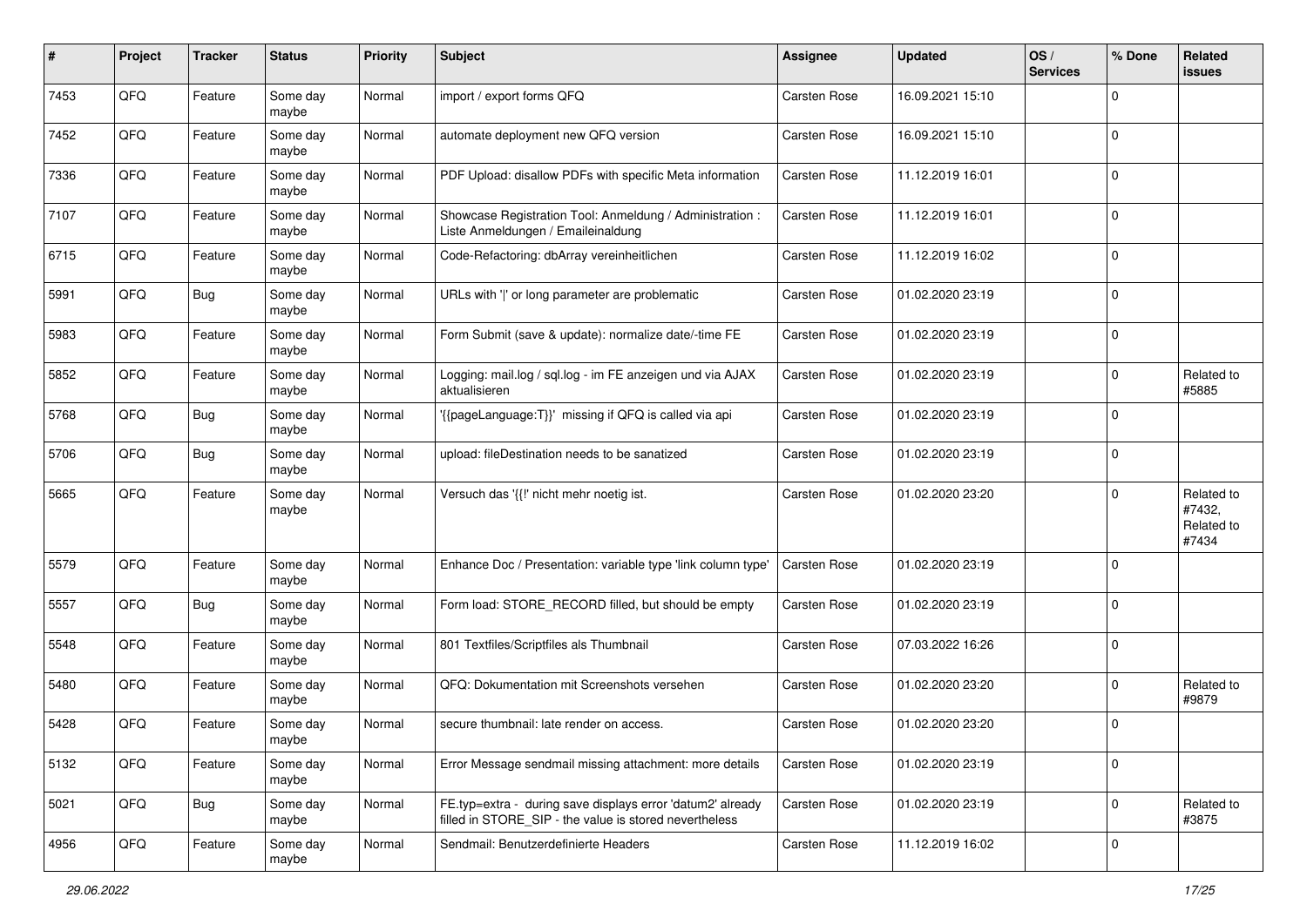| #    | Project | <b>Tracker</b> | <b>Status</b>     | <b>Priority</b> | <b>Subject</b>                                                                                                          | <b>Assignee</b>     | <b>Updated</b>   | OS/<br><b>Services</b> | % Done      | Related<br>issues                              |
|------|---------|----------------|-------------------|-----------------|-------------------------------------------------------------------------------------------------------------------------|---------------------|------------------|------------------------|-------------|------------------------------------------------|
| 4872 | QFQ     | Feature        | Some day<br>maybe | Normal          | Fields of Typo3 page available in STORE_TYPO3                                                                           | Carsten Rose        | 01.02.2020 23:19 |                        | $\Omega$    |                                                |
| 4869 | QFQ     | Feature        | Some day<br>maybe | Normal          | Dynamic Update (show, hide, readonly?, required?) for<br><b>Template Group Elements</b>                                 | Carsten Rose        | 01.02.2020 23:19 |                        | $\mathbf 0$ | Related to<br>#4865                            |
| 4839 | QFQ     | Feature        | Some day<br>maybe | Normal          | qfq-handle in <head> Abschnitt</head>                                                                                   | Carsten Rose        | 11.12.2019 16:02 |                        | $\Omega$    |                                                |
| 4771 | QFQ     | <b>Bug</b>     | Some day<br>maybe | Normal          | qfq: select-down-values empty after save (edit-form for<br>program administrators)                                      | Carsten Rose        | 01.02.2020 23:20 |                        | $\mathbf 0$ | Related to<br>#4549, Has<br>duplicate<br>#4282 |
| 4757 | QFQ     | Feature        | Some day<br>maybe | Normal          | Test subrecord: download links ok? Links ok?                                                                            | Carsten Rose        | 01.02.2020 23:20 |                        | $\Omega$    |                                                |
| 4659 | QFQ     | Bug            | Some day<br>maybe | Normal          | infoButtonExtra                                                                                                         | Carsten Rose        | 01.02.2020 23:20 |                        | 0           |                                                |
| 4652 | QFQ     | Feature        | Some day<br>maybe | Normal          | UZH CD: Weiterleitung auf benutzerdefinierte 403/404 Seite                                                              | <b>Carsten Rose</b> | 01.02.2020 23:20 |                        | $\Omega$    |                                                |
| 4651 | QFQ     | Bug            | Some day<br>maybe | Normal          | 'Loading document" Modal wird angezeigt bei uzhcd type=2<br>Ansicht                                                     | Carsten Rose        | 01.02.2020 23:20 |                        | $\mathbf 0$ |                                                |
| 4650 | QFQ     | Feature        | Some day<br>maybe | Normal          | Convert html to doc/rtf                                                                                                 | <b>Carsten Rose</b> | 01.02.2020 23:20 |                        | $\mathbf 0$ | Related to<br>#10704                           |
| 4606 | QFQ     | Feature        | Some day<br>maybe | Normal          | link: qualifier to render bootstrap button                                                                              | Carsten Rose        | 01.02.2020 23:19 |                        | $\mathbf 0$ |                                                |
| 4583 | QFQ     | Bug            | Some day<br>maybe | Normal          | Dynamic Update bei TypeAhead Feldern                                                                                    | Carsten Rose        | 01.02.2020 23:19 |                        | $\mathbf 0$ |                                                |
| 4549 | QFQ     | Bug            | Some day<br>maybe | Normal          | TemplateGroups: FE.type SELECT loose selected value<br>after save                                                       | Carsten Rose        | 01.02.2020 23:20 |                        | $\Omega$    | Related to<br>#4548,<br>Related to<br>#4771    |
| 4528 | QFQ     | Bug            | Some day<br>maybe | Normal          | extraButtonLock mit SQLAhead Bug                                                                                        | Carsten Rose        | 01.02.2020 23:19 |                        | $\Omega$    |                                                |
| 4365 | QFQ     | Feature        | Some day<br>maybe | Normal          | Multi Language: new way of config                                                                                       | Carsten Rose        | 01.02.2020 23:20 |                        | $\mathbf 0$ |                                                |
| 4349 | QFQ     | Feature        | Some day<br>maybe | Normal          | link download: downloaded external URL to<br>deliver/concatenate - check mimetipe and handle it correctly               | <b>Carsten Rose</b> | 11.12.2019 16:02 |                        | $\mathbf 0$ |                                                |
| 4343 | QFQ     | Feature        | Some day<br>maybe | Normal          | Link: Classifier to add 'attributes'                                                                                    | Carsten Rose        | 01.02.2020 23:20 |                        | $\mathbf 0$ | Related to<br>#14077                           |
| 4330 | QFQ     | Feature        | Some day<br>maybe | Normal          | Error Message: report missing {{ / }} in sqlUpdate, sqlInsert,<br>sqlDelete, sqlAfter, sqlBefore in FE action elements. | Carsten Rose        | 01.02.2020 23:20 |                        | $\mathbf 0$ |                                                |
| 4328 | QFQ     | <b>Bug</b>     | Some day<br>maybe | Normal          | Error Message: Show FE name/number on problems in FE                                                                    | Carsten Rose        | 01.02.2020 23:20 |                        | $\pmb{0}$   |                                                |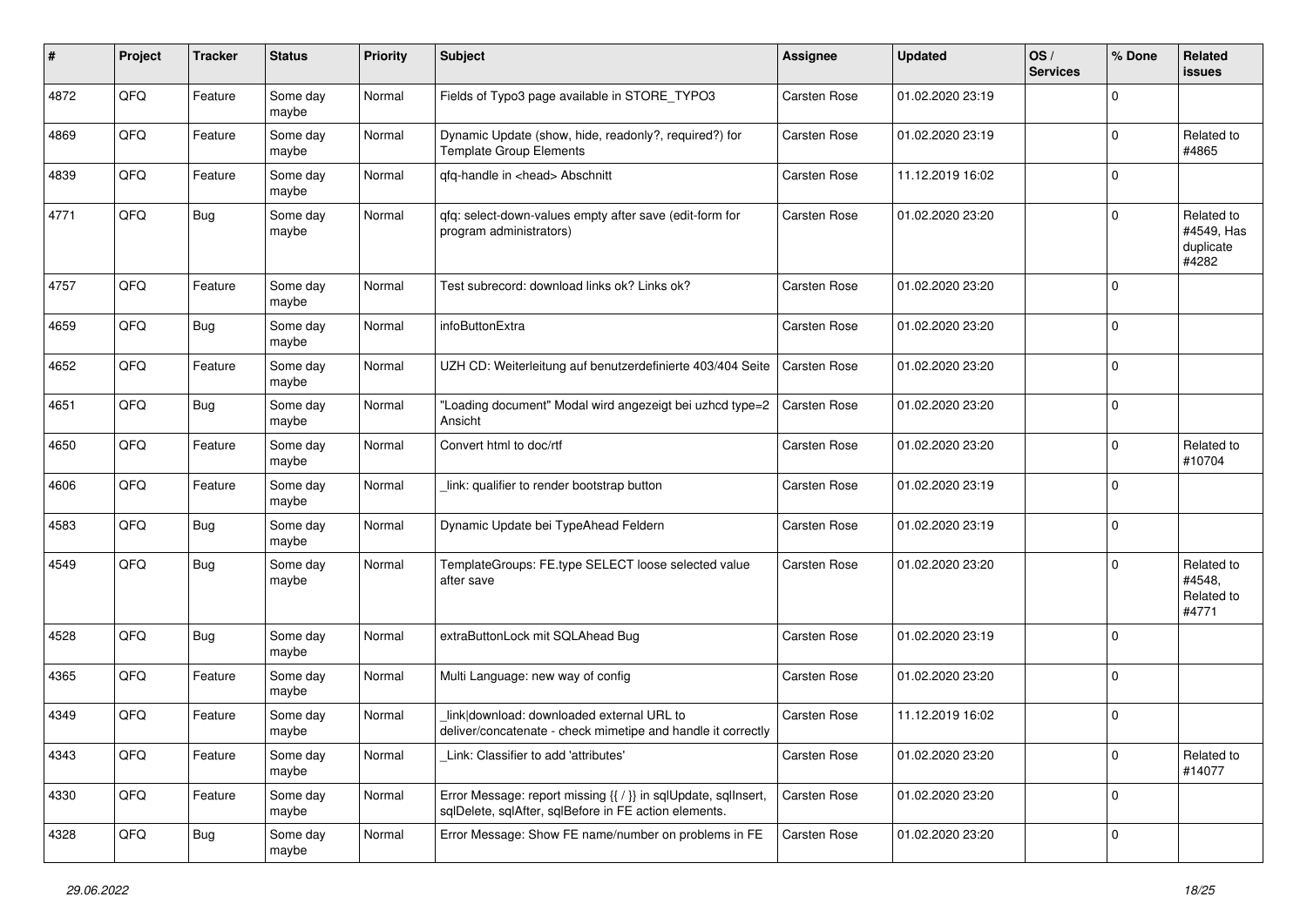| #    | Project | <b>Tracker</b> | <b>Status</b>     | <b>Priority</b> | <b>Subject</b>                                                                                                       | Assignee            | <b>Updated</b>   | OS/<br><b>Services</b> | % Done      | Related<br><b>issues</b>                    |
|------|---------|----------------|-------------------|-----------------|----------------------------------------------------------------------------------------------------------------------|---------------------|------------------|------------------------|-------------|---------------------------------------------|
| 4293 | QFQ     | Bug            | Some day<br>maybe | Normal          | Download broken if token 'd:' is missing - but no error<br>message                                                   | <b>Carsten Rose</b> | 11.12.2019 16:03 |                        | $\mathbf 0$ | Related to<br>#7514                         |
| 4279 | QFQ     | <b>Bug</b>     | Some day<br>maybe | High            | config.linkVars lost                                                                                                 | Carsten Rose        | 03.05.2021 21:14 |                        | $\Omega$    |                                             |
| 4259 | QFQ     | Feature        | Some day<br>maybe | Normal          | Instant trigger a cron job                                                                                           | Carsten Rose        | 11.12.2019 16:03 |                        | $\mathbf 0$ |                                             |
| 4258 | QFQ     | Feature        | Some day<br>maybe | High            | <b>System Defaults: Forms</b>                                                                                        | Carsten Rose        | 03.05.2021 21:14 |                        | $\Omega$    |                                             |
| 4197 | QFQ     | Feature        | Some day<br>maybe | Normal          | Unit Test fuer JSON Stream von QuickFormQuery.php ><br>doForm()                                                      | <b>Carsten Rose</b> | 11.12.2019 16:03 |                        | $\mathbf 0$ |                                             |
| 4092 | QFQ     | <b>Bug</b>     | Some day<br>maybe | Normal          | 1) Logging verbessern wann welches FE warum<br>ausgefuehrt wird, 2) Documentation: Best Practice Template<br>Group   | Carsten Rose        | 01.02.2020 23:19 |                        | $\mathbf 0$ | Related to<br>#3504                         |
| 4026 | QFQ     | Feature        | Some day<br>maybe | Normal          | sglLog.sgl: log number of FE.id                                                                                      | Carsten Rose        | 11.12.2019 16:03 |                        | $\mathbf 0$ | Related to<br>#5458                         |
| 4018 | QFQ     | Feature        | Some day<br>maybe | Normal          | typeahead: solve problem with potential long query<br>parameter                                                      | <b>Carsten Rose</b> | 11.12.2019 16:03 |                        | $\mathbf 0$ |                                             |
| 4008 | QFQ     | Bug            | Some day<br>maybe | Normal          | FormElemen.type=sendmail: wrong 'TO' if 'real<br>name <rea@mail.to>' is used</rea@mail.to>                           | Carsten Rose        | 11.12.2019 16:03 |                        | $\Omega$    |                                             |
| 3991 | QFQ     | Feature        | Some day<br>maybe | Normal          | report: Columnname '_skipWrap' skips 'fbeg', 'fend'                                                                  | Carsten Rose        | 11.12.2019 16:03 |                        | $\mathbf 0$ |                                             |
| 3990 | QFQ     | Feature        | Some day<br>maybe | High            | custom class definition: add space automatically                                                                     | Carsten Rose        | 03.05.2021 21:14 |                        | $\pmb{0}$   |                                             |
| 3967 | QFQ     | Feature        | Some day<br>maybe | High            | Report: Checkbox, Radio, Dropdown, Input welches ohne<br>Submit funktioniert - 'Inline-Form'                         | Carsten Rose        | 03.05.2021 21:14 |                        | $\Omega$    |                                             |
| 3947 | QFQ     | Feature        | Some day<br>maybe | Normal          | Attack detectect: logout current user                                                                                | Carsten Rose        | 11.12.2019 16:03 |                        | $\mathbf 0$ | Related to<br>#5458.<br>Related to<br>#6299 |
| 3942 | QFQ     | Feature        | Some day<br>maybe | Normal          | Action Elemente: neu generierte IDs via FE weitergeben                                                               | <b>Carsten Rose</b> | 11.12.2019 16:03 |                        | $\mathbf 0$ | Related to<br>#3941                         |
| 3941 | QFQ     | Feature        | Some day<br>maybe | Normal          | sqlAfter: es sollten mehrere moeglich sein                                                                           | Carsten Rose        | 11.12.2019 16:03 |                        | $\Omega$    | Related to<br>#3942                         |
| 3905 | QFQ     | Feature        | Some day<br>maybe | Normal          | Documentation: Best Practice anhand eines Online<br>Bewerbungstools                                                  | Carsten Rose        | 11.12.2019 16:03 |                        | $\Omega$    |                                             |
| 3900 | QFQ     | Feature        | Some day<br>maybe | Normal          | Extend documentation of 'Copy / Paste'                                                                               | Carsten Rose        | 11.12.2019 16:03 |                        | $\Omega$    | Related to<br>#3899                         |
| 3895 | QFQ     | Bug            | Some day<br>maybe | Normal          | typeahead pedantic: on lehrkredit Idap webpass - if only one<br>person is in dropdown, such person can't be selected | <b>Carsten Rose</b> | 11.12.2019 16:03 |                        | $\Omega$    |                                             |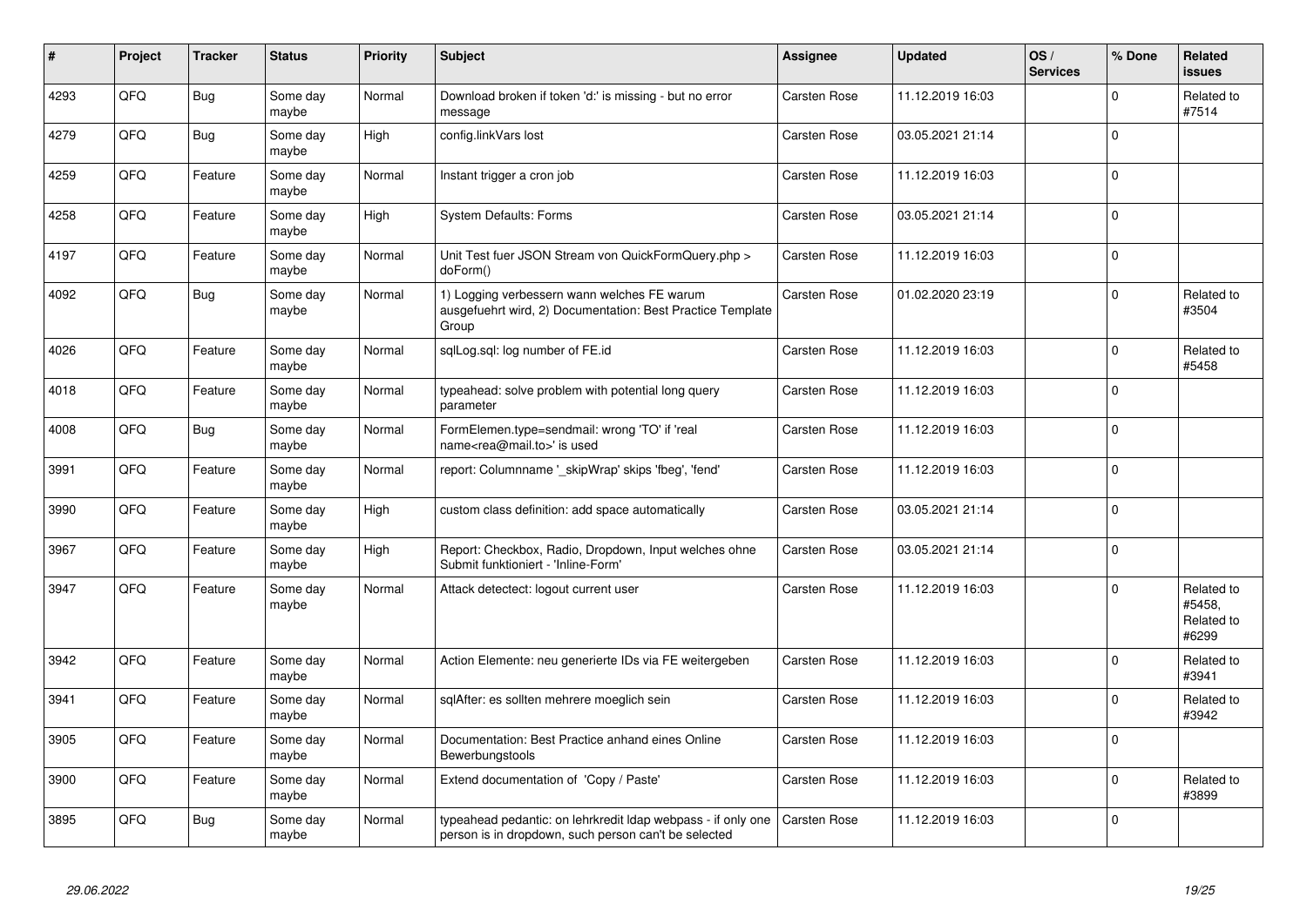| ∦    | Project | <b>Tracker</b> | <b>Status</b>     | <b>Priority</b> | <b>Subject</b>                                                                                                                               | <b>Assignee</b>     | <b>Updated</b>   | OS/<br><b>Services</b> | % Done      | Related<br>issues    |
|------|---------|----------------|-------------------|-----------------|----------------------------------------------------------------------------------------------------------------------------------------------|---------------------|------------------|------------------------|-------------|----------------------|
| 3882 | QFQ     | Bug            | Some day<br>maybe | Normal          | templateGroup: disable 'add' if limit is reached - funktioniert<br>nicht wenn bereits records existierten                                    | Carsten Rose        | 11.12.2019 16:03 |                        | $\Omega$    |                      |
| 3877 | QFQ     | Feature        | Some day<br>maybe | Normal          | FormEditor: die Felder die aktuell nicht gebraucht werden<br>nur auf readonly/disabled setzen (nicht ausblenden > das<br>irritiert.          | Carsten Rose        | 11.12.2019 16:03 |                        | $\Omega$    |                      |
| 3848 | QFQ     | Feature        | Some day<br>maybe | High            | Antivirus check fuer Upload files in qfq?                                                                                                    | <b>Carsten Rose</b> | 03.05.2021 21:14 |                        | $\Omega$    | Related to<br>#4131  |
| 3811 | QFQ     | <b>Bug</b>     | Some day<br>maybe | Normal          | Dynamic Update: extraButtonInfo - Text aktualisieren                                                                                         | Carsten Rose        | 11.12.2019 16:03 |                        | $\Omega$    | Related to<br>#11517 |
| 3750 | QFQ     | <b>Bug</b>     | Some day<br>maybe | Normal          | FE in a row: if one violates check, all are red                                                                                              | <b>Carsten Rose</b> | 11.12.2019 16:03 |                        | $\mathbf 0$ |                      |
| 3708 | QFQ     | Feature        | Some day<br>maybe | Normal          | Form: input - 'specialchars', 'none'  gewisse tags<br>erlauben, andere verbieten                                                             | Carsten Rose        | 11.12.2019 16:02 |                        | $\Omega$    | Related to<br>#14320 |
| 3682 | QFQ     | <b>Bug</b>     | Some day<br>maybe | Normal          | Dynamic update: Radio buttons                                                                                                                | Carsten Rose        | 11.12.2019 16:02 |                        | $\Omega$    |                      |
| 3677 | QFQ     | Feature        | Some day<br>maybe | Normal          | wkhtmltopdf: FE User access prohibited, if client IP changes<br>\$TYPO3 CONF VARS[FE][lockIP]                                                | Carsten Rose        | 11.12.2019 16:02 |                        | $\Omega$    |                      |
| 3666 | QFQ     | Feature        | Some day<br>maybe | Normal          | a) Performance Messung: mysql_real_escape_string() im<br>Vergleich zu str_replace(), b) doppeltes Aufrufen von<br>mysql real escape string() | Carsten Rose        | 11.12.2019 16:02 |                        | $\mathbf 0$ |                      |
| 3588 | QFQ     | Bug            | Some day<br>maybe | Normal          | templateGroup: versteckte Elemente werden weiterhin<br>gespeichert.                                                                          | <b>Carsten Rose</b> | 11.12.2019 16:02 |                        | $\Omega$    |                      |
| 3570 | QFQ     | <b>Bug</b>     | Some day<br>maybe | High            | Formular mit prmitnew permitEdit=Always wird nicht<br>aufgerufen (ist leer)                                                                  | <b>Carsten Rose</b> | 03.05.2021 21:14 |                        | $\mathbf 0$ |                      |
| 3537 | QFQ     | Feature        | Some day<br>maybe | Low             | SHOW COLUMNS FROM tableName - Extend '{{!'<br>definition                                                                                     | Carsten Rose        | 11.12.2019 16:02 |                        | $\Omega$    |                      |
| 3458 | QFQ     | Feature        | Some day<br>maybe | Normal          | Display 'Edit Form Element'-Checkbox on form: should<br>depend on FE Group                                                                   | Carsten Rose        | 11.12.2019 16:02 |                        | $\Omega$    | Related to<br>#3447  |
| 3457 | QFQ     | Feature        | Some day<br>maybe | Normal          | LDAP: concat multi values to one single entry                                                                                                | <b>Carsten Rose</b> | 11.12.2019 16:02 |                        | $\Omega$    |                      |
| 3402 | QFQ     | Feature        | Some day<br>maybe | Normal          | Syntax Highlighting via CodeMirror                                                                                                           | <b>Carsten Rose</b> | 11.12.2019 16:02 |                        | 100         | Related to<br>#3207  |
| 3385 | QFQ     | Feature        | Some day<br>maybe | Normal          | templateGroup: insert/update/delete non primary records                                                                                      | Carsten Rose        | 11.12.2019 16:02 |                        | $\Omega$    |                      |
| 3350 | QFQ     | Feature        | Some day<br>maybe | Normal          | FormEditor: Hilfetext hinter 'checktype'                                                                                                     | Carsten Rose        | 11.12.2019 16:02 |                        | $\Omega$    |                      |
| 3349 | QFQ     | Bug            | Some day<br>maybe | Normal          | config.qfq.ini: a) vertraegt keine '=' im Value (z.B. Passwort),<br>b) Values sollten in ticks einschliessbar sein (spaces, )                | Carsten Rose        | 11.12.2019 16:02 |                        | $\Omega$    |                      |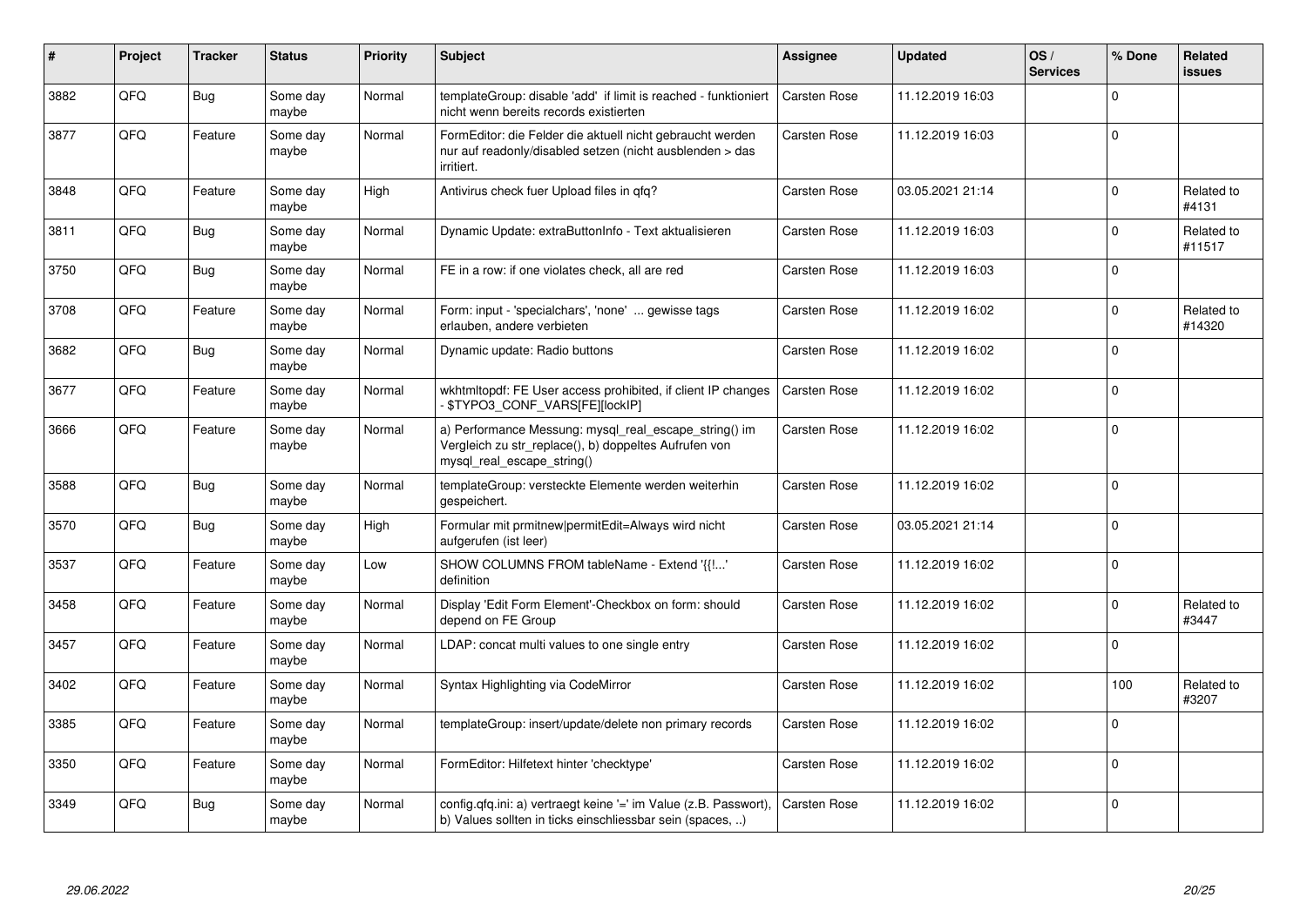| $\sharp$ | Project | <b>Tracker</b> | <b>Status</b>     | <b>Priority</b> | <b>Subject</b>                                                                                                     | <b>Assignee</b>     | <b>Updated</b>   | OS/<br><b>Services</b> | % Done      | Related<br>issues                           |
|----------|---------|----------------|-------------------|-----------------|--------------------------------------------------------------------------------------------------------------------|---------------------|------------------|------------------------|-------------|---------------------------------------------|
| 3332     | QFQ     | Feature        | Some day<br>maybe | Normal          | Uploads: Thumbnails, Details zum hochgeladenen File                                                                | Carsten Rose        | 11.12.2019 16:02 |                        | $\Omega$    | Related to<br>#3264,<br>Related to<br>#5333 |
| 3331     | QFQ     | Feature        | Some day<br>maybe | Normal          | Default Tooltip fuer _page? Links: mit Form und Record ID                                                          | <b>Carsten Rose</b> | 11.12.2019 16:02 |                        | $\Omega$    |                                             |
| 3291     | QFQ     | Feature        | Some day<br>maybe | Normal          | AutoCron websiteToken                                                                                              | Carsten Rose        | 11.12.2019 16:02 |                        | 0           | Related to<br>#4250                         |
| 3285     | QFQ     | Feature        | Some day<br>maybe | Normal          | Zeichenlimit pro Feld: textarea / editor                                                                           | Carsten Rose        | 11.12.2019 16:02 |                        | $\Omega$    |                                             |
| 3273     | QFQ     | Feature        | Some day<br>maybe | Low             | Dirty Flag in Form                                                                                                 | Carsten Rose        | 11.12.2019 16:02 |                        | $\Omega$    |                                             |
| 3267     | QFQ     | Feature        | Some day<br>maybe | Normal          | 2 Forms auf einer Seite: real + Read only                                                                          | Carsten Rose        | 11.12.2019 16:03 |                        | $\Omega$    |                                             |
| 3216     | QFQ     | Feature        | Some day<br>maybe | Normal          | dynamic update für checkbox label2                                                                                 | Carsten Rose        | 11.12.2019 16:03 |                        | $\Omega$    | Related to<br>#2081                         |
| 3130     | QFG     | <b>Bug</b>     | Some day<br>maybe | Normal          | Debug Info's nicht korrekt nach 'New > Save'.                                                                      | Carsten Rose        | 11.12.2019 16:03 |                        | $\Omega$    | Related to<br>#3253                         |
| 3109     | QFQ     | Bug            | Some day<br>maybe | High            | RealUrl: Links werden nicht korrekt gerendert                                                                      | <b>Carsten Rose</b> | 03.05.2021 21:14 |                        | $\Omega$    |                                             |
| 3061     | QFQ     | Bug            | Some day<br>maybe | High            | winstitute: mysql connection durcheinander - nmhp17<br>(ag7)/QFQ arbeitet mit DB/Tabellen von biostat.             | <b>Carsten Rose</b> | 03.05.2021 21:14 |                        | $\Omega$    |                                             |
| 2995     | QFQ     | Feature        | Some day<br>maybe | Normal          | Dropdown JQuery Plugin: 'chosen' - Moeglichkeit um Select<br>Listen mehr Funktion zu geben. Kein Bootstrap noetig. | Carsten Rose        | 11.12.2019 16:03 |                        | $\Omega$    |                                             |
| 2643     | QFQ     | <b>Bug</b>     | Some day<br>maybe | Normal          | Zend / PHP Webinars anschauen                                                                                      | Carsten Rose        | 01.02.2020 15:56 |                        | $\Omega$    |                                             |
| 2084     | QFQ     | Feature        | Some day<br>maybe | Normal          | Mailto mit encryption: Subrecord                                                                                   | Carsten Rose        | 11.12.2019 16:03 |                        | $\Omega$    | Related to<br>#2082                         |
| 1946     | QFQ     | Feature        | Some day<br>maybe | Normal          | Kontrolle ob der ReadOnly Modus bei den<br>Formularelementen korrekt implementiert ist                             | Carsten Rose        | 11.12.2019 16:03 |                        | $\Omega$    |                                             |
| 1635     | QFQ     | Feature        | Some day<br>maybe | Normal          | QFQ Extension content record: weitere Optionen<br>einblenden.                                                      | Carsten Rose        | 11.12.2019 16:03 |                        | $\Omega$    |                                             |
| 13647    | QFQ     | Bug            | New               | Normal          | Autofocus funktioniert nicht auf Chrome                                                                            | Benjamin Baer       | 19.03.2022 17:44 |                        | $\Omega$    |                                             |
| 13528    | QFQ     | Bug            | <b>New</b>        | Normal          | qfq.io > releases: es wird kein neues Release angelegt                                                             | Benjamin Baer       | 19.03.2022 17:46 |                        | $\mathbf 0$ |                                             |
| 12556    | QFQ     | Feature        | <b>New</b>        | Normal          | Pills Title: colored = static or dynamic on allrequiredgiven                                                       | Benjamin Baer       | 19.03.2022 17:49 |                        | 0           |                                             |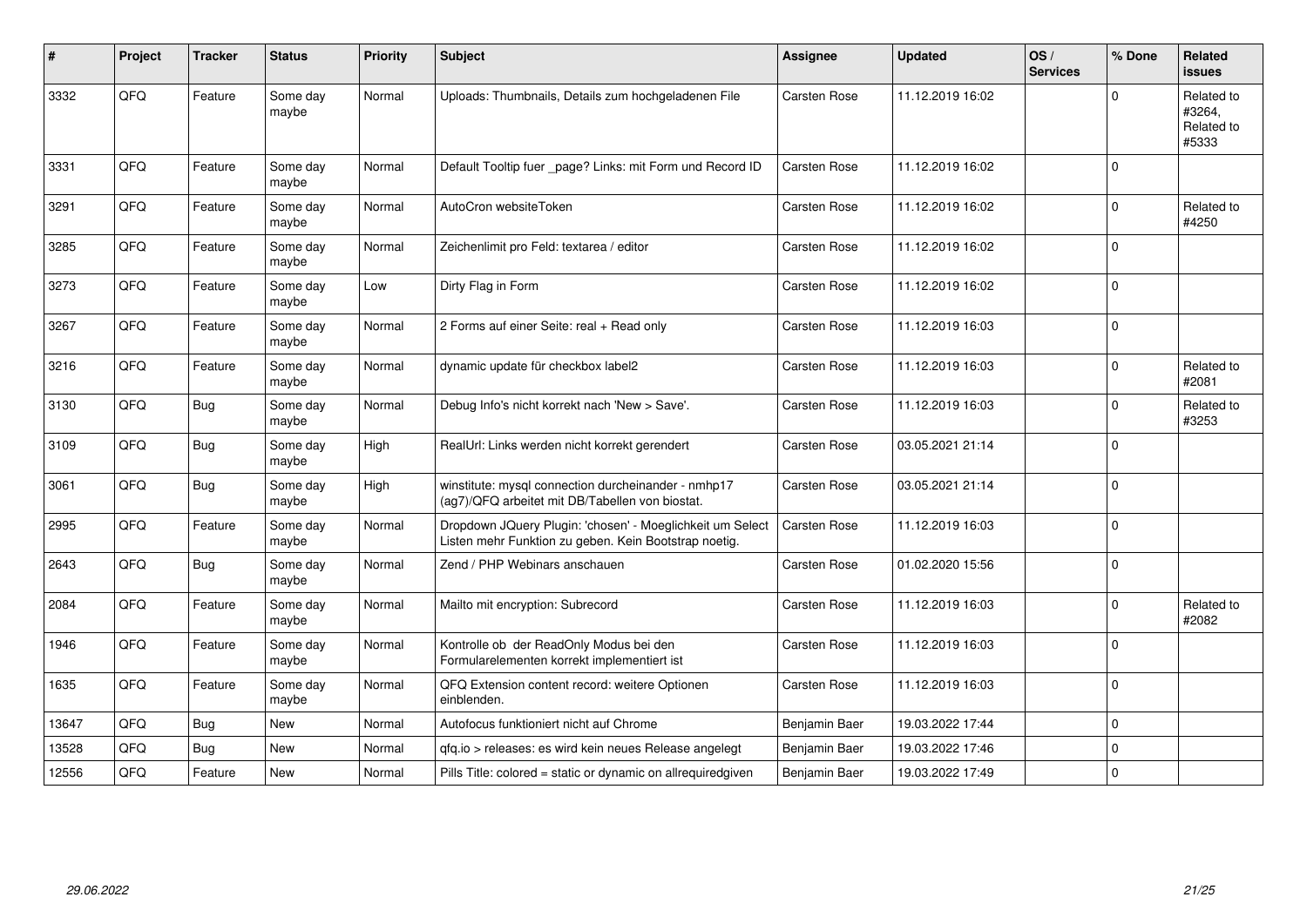| #     | Project | <b>Tracker</b> | <b>Status</b>     | <b>Priority</b> | <b>Subject</b>                                                                                      | <b>Assignee</b> | <b>Updated</b>   | OS/<br><b>Services</b> | % Done      | Related<br><b>issues</b>                                              |
|-------|---------|----------------|-------------------|-----------------|-----------------------------------------------------------------------------------------------------|-----------------|------------------|------------------------|-------------|-----------------------------------------------------------------------|
| 12490 | QFQ     | Feature        | <b>New</b>        | Normal          | Loading Plugins in QFQ - see what tinymce does. (lazy<br>loading)                                   | Benjamin Baer   | 08.06.2022 10:37 |                        | $\Omega$    | Related to<br>#12611,<br>Related to<br>#10013,<br>Related to<br>#7732 |
| 12476 | QFQ     | Feature        | New               | Normal          | clearMe: a) should trigger 'dirty', b) sticky on textarea resize                                    | Benjamin Baer   | 04.01.2022 08:40 |                        | $\mathbf 0$ | Related to<br>#9528                                                   |
| 11237 | QFQ     | <b>Bug</b>     | New               | High            | Radiobutton / parameter.buttonClass= btn-default - kein dirty<br>Trigger                            | Benjamin Baer   | 03.05.2021 21:12 |                        | $\Omega$    | Related to<br>#10766                                                  |
| 11057 | QFQ     | <b>Bug</b>     | New               | High            | Checkboxes ohne span.checkmark im Report werden<br>ausgeblendet                                     | Benjamin Baer   | 03.05.2021 21:12 |                        | $\Omega$    | Related to<br>#11039                                                  |
| 10003 | QFQ     | Feature        | Priorize          | Normal          | fieldset: stronger visualize group                                                                  | Benjamin Baer   | 12.02.2020 08:13 |                        | 0           |                                                                       |
| 9135  | QFQ     | Feature        | Priorize          | Normal          | Progress Bar generic / replace old hourglass download<br>popup                                      | Benjamin Baer   | 03.01.2022 07:43 |                        | $\mathbf 0$ |                                                                       |
| 7965  | QFQ     | Feature        | Priorize          | Normal          | Input type 'text' with visual format - currency                                                     | Benjamin Baer   | 03.01.2022 07:45 |                        | $\mathbf 0$ |                                                                       |
| 7730  | QFQ     | Feature        | Priorize          | Normal          | SELECT Box: title in between                                                                        | Benjamin Baer   | 01.02.2020 23:22 |                        | $\pmb{0}$   |                                                                       |
| 6870  | QFQ     | Feature        | Priorize          | Normal          | Click on '_link' triggers an API call                                                               | Benjamin Baer   | 03.01.2022 08:25 |                        | $\pmb{0}$   |                                                                       |
| 6801  | QFQ     | Feature        | Priorize          | Normal          | Fabric: Maximize / FullIscreen                                                                      | Benjamin Baer   | 21.03.2022 09:56 |                        | 0           |                                                                       |
| 6566  | QFQ     | <b>Bug</b>     | Priorize          | Normal          | Link Function 'delete': provided parameter missing on page<br>reload                                | Benjamin Baer   | 03.01.2022 08:08 |                        | $\Omega$    |                                                                       |
| 6224  | QFQ     | Feature        | Priorize          | Normal          | Dynamic update: fade in/out fields                                                                  | Benjamin Baer   | 21.03.2022 09:50 |                        | $\mathbf 0$ |                                                                       |
| 6140  | QFQ     | <b>Bug</b>     | Priorize          | Normal          | QFQ DnD Sort: Locked fields                                                                         | Benjamin Baer   | 21.03.2022 09:56 |                        | 0           |                                                                       |
| 5562  | QFQ     | Feature        | Priorize          | Normal          | Drag'n'Drop fuer Uploads                                                                            | Benjamin Baer   | 21.03.2022 09:52 |                        | $\mathbf 0$ | Related to<br>#9706                                                   |
| 5366  | QFQ     | Feature        | Priorize          | Normal          | Saving with keyboard shortcuts                                                                      | Benjamin Baer   | 21.03.2022 09:47 |                        | $\pmb{0}$   |                                                                       |
| 4457  | QFQ     | <b>Bug</b>     | Priorize          | Normal          | typeahead: pressing return to select an item, saves the form<br>and closes the form.                | Benjamin Baer   | 03.01.2022 08:01 |                        | $\Omega$    | Related to<br>#4398                                                   |
| 2665  | QFQ     | <b>Bug</b>     | Priorize          | Normal          | Dynamic Update funktioniert nicht, wenn beim<br>entsprechenden FormElement eine size angegeben ist. | Benjamin Baer   | 03.01.2022 08:12 |                        | 30          |                                                                       |
| 7602  | QFQ     | Feature        | ToDo              | High            | Multi Select: with checkboxes                                                                       | Benjamin Baer   | 22.03.2022 09:07 |                        | $\mathbf 0$ |                                                                       |
| 9898  | QFQ     | Bug            | Feedback          | Normal          | Formular trotz Timeout gespeichert                                                                  | Benjamin Baer   | 01.02.2020 15:56 |                        | $\mathbf 0$ |                                                                       |
| 9548  | QFQ     | Feature        | Feedback          | High            | FormElement: Pattern mismatch - optional report only on<br>focus lost                               | Benjamin Baer   | 03.05.2021 21:14 |                        | 0           |                                                                       |
| 9535  | QFQ     | <b>Bug</b>     | Feedback          | Normal          | Report:  AS ' vertical' - column to wide - vertical >> rot45,<br>rot90                              | Benjamin Baer   | 01.02.2020 15:56 |                        | 0           |                                                                       |
| 9130  | QFQ     | Feature        | Some day<br>maybe | Normal          | tablesorter: Automatic Row numbering / Zeilenummer                                                  | Benjamin Baer   | 01.02.2020 23:22 |                        | 0           |                                                                       |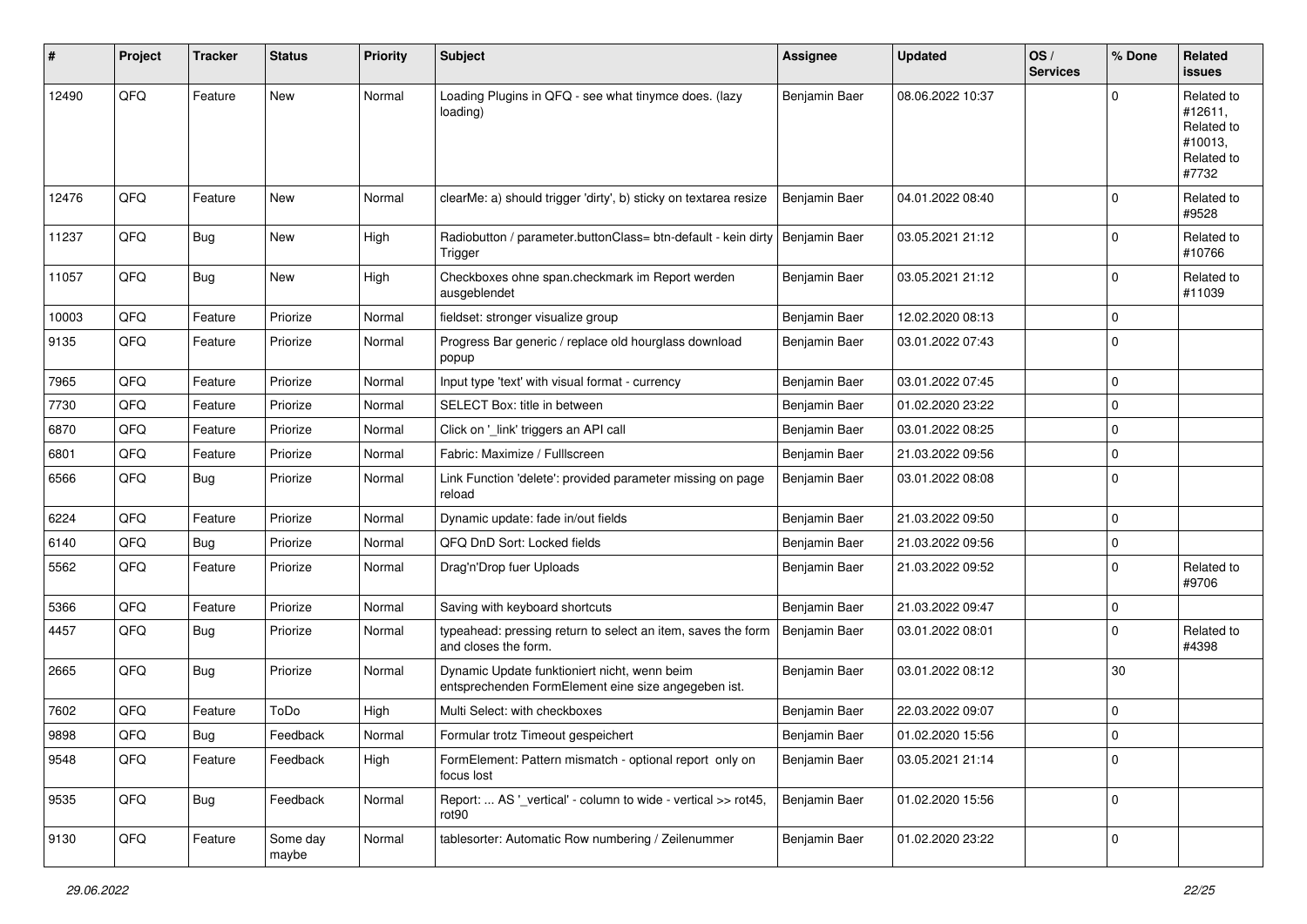| #     | Project | <b>Tracker</b> | <b>Status</b>     | <b>Priority</b> | <b>Subject</b>                                                                                                                                           | <b>Assignee</b> | <b>Updated</b>   | OS/<br><b>Services</b> | % Done       | Related<br><b>issues</b>                                               |
|-------|---------|----------------|-------------------|-----------------|----------------------------------------------------------------------------------------------------------------------------------------------------------|-----------------|------------------|------------------------|--------------|------------------------------------------------------------------------|
| 8522  | QFQ     | Feature        | Some day<br>maybe | Normal          | build QFQ - npm warnings                                                                                                                                 | Benjamin Baer   | 01.02.2020 23:19 |                        | 50           |                                                                        |
| 7732  | QFQ     | Feature        | Some day<br>maybe | Normal          | Javascript: Lazy Loading der add on libs                                                                                                                 | Benjamin Baer   | 08.06.2022 10:38 |                        | $\mathbf 0$  | Related to<br>#12611,<br>Related to<br>#12490,<br>Related to<br>#10013 |
| 6972  | QFQ     | Feature        | Some day<br>maybe | Normal          | Fabric Clipboard / cross browser tab                                                                                                                     | Benjamin Baer   | 01.02.2020 23:21 |                        | $\mathbf 0$  |                                                                        |
| 6970  | QFQ     | Feature        | Some day<br>maybe | Normal          | tablesorter: default fuer 'sortReset' aendern von 'Ctrl' zu 'Alt'                                                                                        | Benjamin Baer   | 01.02.2020 23:21 |                        | $\mathbf 0$  |                                                                        |
| 5389  | QFQ     | Feature        | Some day<br>maybe | Normal          | QFQ Design: Multline label / note                                                                                                                        | Benjamin Baer   | 01.02.2020 23:19 |                        | $\mathbf{0}$ |                                                                        |
| 5024  | QFQ     | Feature        | Some day<br>maybe | Normal          | Fabric: Generate PDF with edits                                                                                                                          | Benjamin Baer   | 01.02.2020 23:20 |                        | $\mathbf 0$  | Related to<br>#10704                                                   |
| 4454  | QFQ     | Bug            | Some day<br>maybe | Normal          | Required Elements: multiple elements in a row - whole row<br>marked if only one input is empty.                                                          | Benjamin Baer   | 01.02.2020 23:20 |                        | $\mathbf 0$  |                                                                        |
| 4420  | QFQ     | Feature        | Some day<br>maybe | Normal          | Client: Local Storage - store the changes of a form, local in<br>the browser.                                                                            | Benjamin Baer   | 11.12.2019 16:02 |                        | $\mathbf 0$  |                                                                        |
| 4398  | QFQ     | Bug            | Some day<br>maybe | Normal          | Typeahead: mouse click in a prefilled input opens a single<br>item dropdown with the current value - click on it seems to<br>set the value, not the key. | Benjamin Baer   | 01.02.2020 23:20 |                        | $\Omega$     | Related to<br>#4457                                                    |
| 3692  | QFQ     | Feature        | Some day<br>maybe | Normal          | QFQ Webseite                                                                                                                                             | Benjamin Baer   | 11.12.2019 16:02 |                        | $\mathbf{0}$ | Related to<br>#5033                                                    |
| 3415  | QFQ     | Feature        | Some day<br>maybe | Normal          | FE Login Box Templatefile                                                                                                                                | Benjamin Baer   | 11.12.2019 16:02 |                        | $\mathbf 0$  |                                                                        |
| 2063  | QFQ     | <b>Bug</b>     | Some day<br>maybe | Normal          | Pills auf 'inaktiv' setzen falls keine Element auf dem Pill<br>sichtbar sind.                                                                            | Benjamin Baer   | 11.12.2019 16:03 |                        | $\pmb{0}$    | Related to<br>#3752                                                    |
| 14185 | QFQ     | Feature        | New               | Normal          | External/Autocron.php - better suitable directory                                                                                                        | Support: System | 28.05.2022 11:03 |                        | $\mathbf 0$  |                                                                        |
| 12156 | QFQ     | Feature        | New               | Normal          | Form: Optional disable 'leave page'                                                                                                                      |                 | 03.05.2021 20:45 |                        | $\mathbf 0$  |                                                                        |
| 12135 | QFQ     | Feature        | New               | Normal          | Subrecord: Notiz                                                                                                                                         |                 | 24.04.2021 16:58 |                        | $\mathbf 0$  |                                                                        |
| 12039 | QFQ     | Feature        | New               | Normal          | Missing htmlSpecialChar() in pre processing on form submit                                                                                               |                 | 18.02.2021 00:09 |                        | $\mathbf{0}$ | Related to<br>#14320                                                   |
| 12038 | QFQ     | Feature        | <b>New</b>        | Normal          | a) STORE VAR: filenameOnlyStripUniq, b) SP:<br>QSTRIPUNIQ()                                                                                              |                 | 17.02.2021 23:55 |                        | $\mathbf 0$  |                                                                        |
| 11850 | QFQ     | Feature        | New               | Urgent          | Wizard Form: basierend auf einer Tabelle eine Form<br>anlegen.                                                                                           |                 | 03.05.2021 21:12 |                        | $\mathbf 0$  | Blocked by<br>#8082                                                    |
| 11716 | QFQ     | Feature        | New               | Normal          | Form an beliebiger Stelle im Report anzeigen                                                                                                             |                 | 09.12.2020 09:47 |                        | $\pmb{0}$    |                                                                        |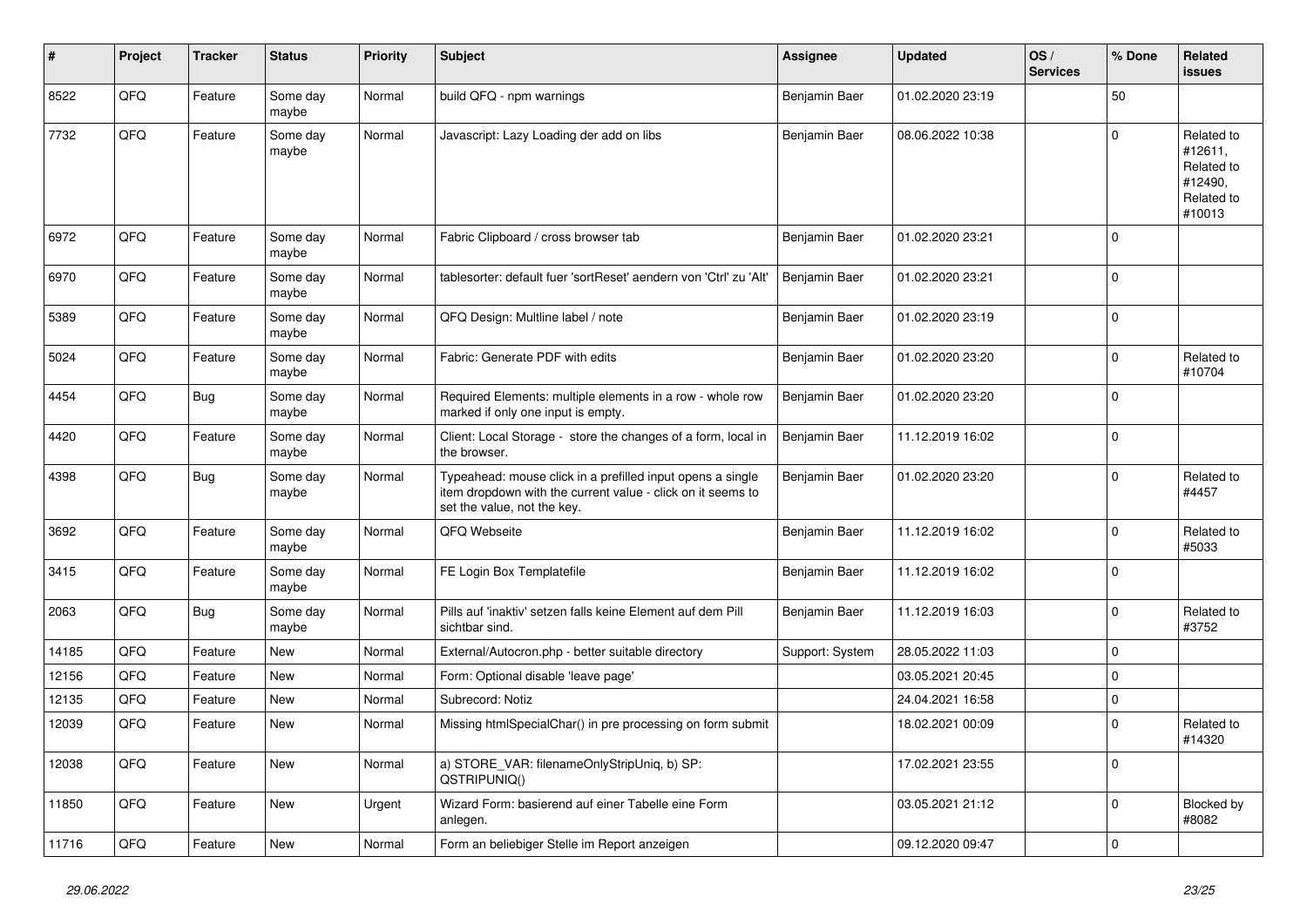| $\vert$ # | Project | <b>Tracker</b> | <b>Status</b>     | <b>Priority</b> | <b>Subject</b>                                                             | <b>Assignee</b> | <b>Updated</b>   | OS/<br><b>Services</b> | % Done      | Related<br><b>issues</b>                    |
|-----------|---------|----------------|-------------------|-----------------|----------------------------------------------------------------------------|-----------------|------------------|------------------------|-------------|---------------------------------------------|
| 11715     | QFQ     | <b>Bug</b>     | <b>New</b>        | Normal          | acceptZeroAsRequired and requiredOffButMark do not<br>coincide             |                 | 08.12.2020 12:13 |                        | $\Omega$    |                                             |
| 11535     | QFQ     | Feature        | <b>New</b>        | Normal          | Ability to create SQL columns in frontend QFQ forms                        |                 | 17.11.2020 12:11 |                        | $\mathbf 0$ |                                             |
| 11534     | QFQ     | Feature        | <b>New</b>        | Normal          | Report: Action on selected rows - Table batchprocessing<br>feature         |                 | 18.11.2020 08:15 |                        | $\Omega$    |                                             |
| 11522     | QFQ     | Bug            | <b>New</b>        | Normal          | Aus/Einblenden von Reitern                                                 |                 | 13.11.2020 14:58 |                        | $\mathbf 0$ |                                             |
| 11195     | QFQ     | <b>Bug</b>     | <b>New</b>        | Low             | Dynamic Update: Note not updated if new text is empty<br>(v20.4)           |                 | 25.09.2020 11:14 |                        | $\Omega$    |                                             |
| 10890     | QFQ     | Bug            | <b>New</b>        | Normal          | AutoCron hangs                                                             |                 | 20.07.2020 13:56 |                        | 0           |                                             |
| 10874     | QFQ     | Feature        | <b>New</b>        | Normal          | Erstellen eines Foreign Keys in der Tabelle "FormElement"                  |                 | 13.07.2020 10:11 |                        | $\Omega$    |                                             |
| 10766     | QFQ     | Bug            | New               | High            | Radiobutton / parameter.buttonClass=btn-default: dynamic<br>update         |                 | 03.05.2021 21:12 |                        | $\Omega$    | Related to<br>#11237                        |
| 10763     | QFQ     | Feature        | New               | Normal          | form accessed and submitted despite logout?                                |                 | 16.06.2020 11:43 |                        | $\Omega$    |                                             |
| 10759     | QFQ     | Bug            | New               | Normal          | emptyMeansNull - Feld falsch aktualisiert                                  |                 | 12.11.2020 23:45 |                        | $\Omega$    |                                             |
| 10384     | QFQ     | Feature        | New               | Normal          | Parameter Exchange QFQ Instances                                           |                 | 07.05.2020 09:38 |                        | $\Omega$    |                                             |
| 10345     | QFQ     | Feature        | New               | Normal          | Templates - Patterns QFQ Style                                             |                 | 03.05.2021 21:01 |                        | $\Omega$    | Related to<br>#10713                        |
| 10324     | QFQ     | Bug            | New               | Normal          | Excel Export mit Template funktioniert nur, wenn Template<br>vor uid kommt |                 | 30.03.2020 11:20 |                        | $\Omega$    | Related to<br>#10257                        |
| 10114     | QFQ     | Feature        | New               | High            | Symbol (Link): 'G:' (Glyphicon) replaced by 'i:' (icon)                    |                 | 07.12.2021 17:19 |                        | $\Omega$    | Related to<br>#3797,<br>Related to<br>#4194 |
| 9855      | QFQ     | Bug            | <b>New</b>        | Normal          | <b>Required Check</b>                                                      |                 | 01.02.2020 15:56 |                        | $\Omega$    |                                             |
| 9853      | QFQ     | Feature        | <b>New</b>        | Normal          | Check das SQL / QFQ / Mail Logfile geschrieben wird                        |                 | 09.01.2020 11:15 |                        | $\Omega$    |                                             |
| 4194      | QFQ     | Feature        | In Progress       | Normal          | Bootstrap 4 ist jetzt offiziel                                             |                 | 03.05.2021 20:47 |                        | $\Omega$    | Related to<br>#10114                        |
| 10738     | QFQ     | Feature        | Some day<br>maybe | Normal          | CORS headers for external API requests                                     |                 | 10.06.2020 14:00 |                        | $\Omega$    |                                             |
| 9126      | QFQ     | Bug            | Some day<br>maybe | Normal          | hidden Form elements are present in page source                            |                 | 02.01.2021 18:41 |                        | $\Omega$    |                                             |
| 9024      | QFQ     | <b>Bug</b>     | Some day<br>maybe | Normal          | QFQ Einarbeitung                                                           |                 | 01.02.2020 15:56 |                        | $\Omega$    |                                             |
| 9020      | QFQ     | <b>Bug</b>     | Some day<br>maybe | Normal          | radio mit buttonClass und dynamicUpdate lassen sich nicht<br>kombinieren   |                 | 11.12.2019 16:01 |                        | $\Omega$    |                                             |
| 8056      | QFQ     | Feature        | Some day<br>maybe | Normal          | Termin Organisation (Reservation)                                          |                 | 01.02.2020 23:19 |                        | $\Omega$    | Related to<br>#8658                         |